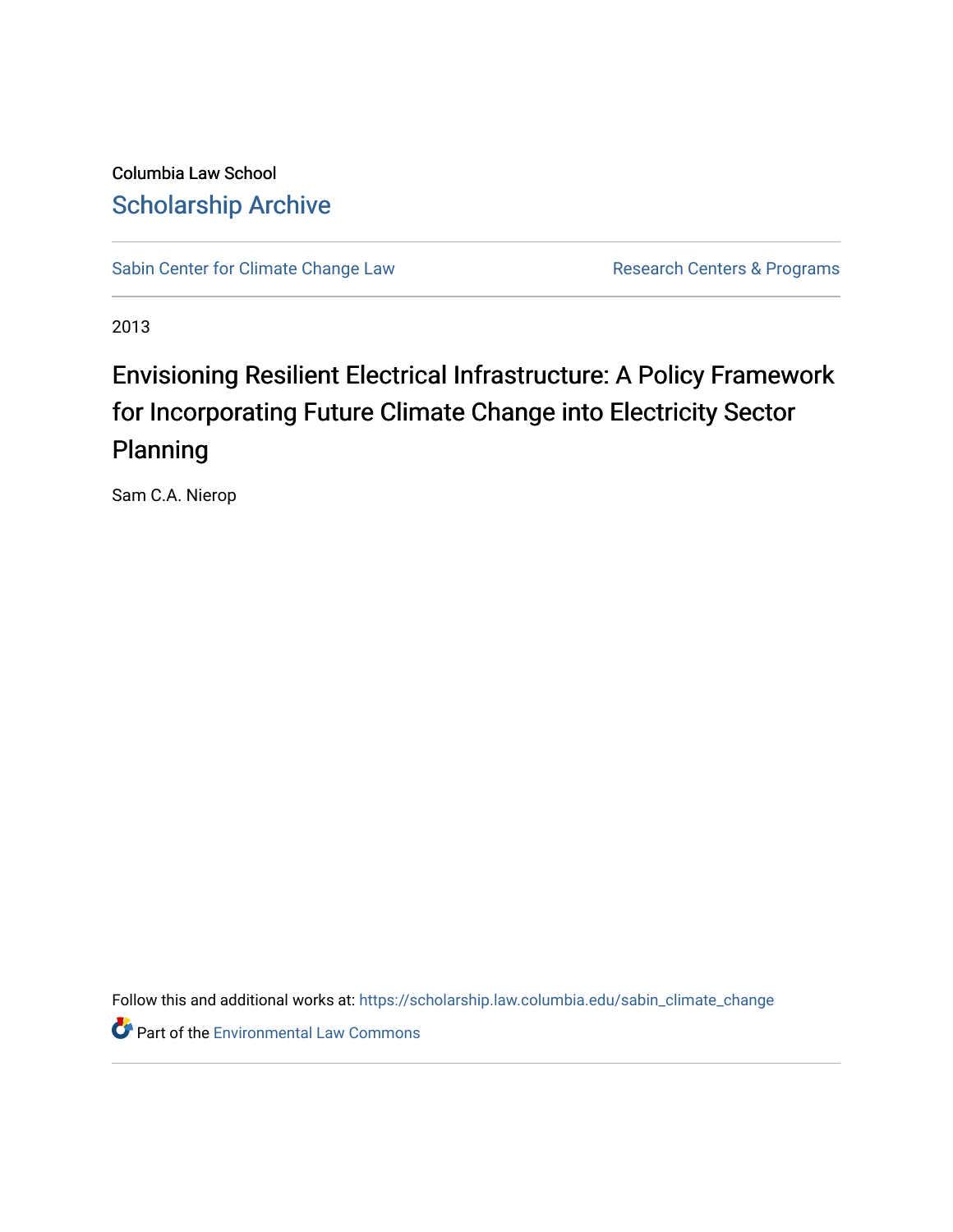

CENTER FOR CLIMATE CHANGE LAW

# **Envisioning Resilient Electrical Infrastructure**

*A Policy Framework for Incorporating Future Climate Change*

*into Electricity Sector Planning*

by Sam C.A. Nierop

December 2013

# **Abstract**

Climate change needs to be incorporated in future designs of the electricity sector. This paper argues for a policy framework in which utilities take the lead by performing an electrical climate change impact assessment that evaluates to what extent utilities' electrical assets are vulnerable to future climate change. Based on this assessment, electrical climate change adaptation plans should be formulated by the utility in cooperation with utility regulators, municipalities and supralocal governments. A collaborative process is essential, because adaptation measures need to be tailored to the regional circumstances and many types of adaptation measures require governmental approval. In order for the most sustainable and cost-efficient measures to be selected, cooperation between governments, utilities and utility regulators is necessary.

> Columbia Law School Center for Climate Change Law Michael B. Gerrard, Director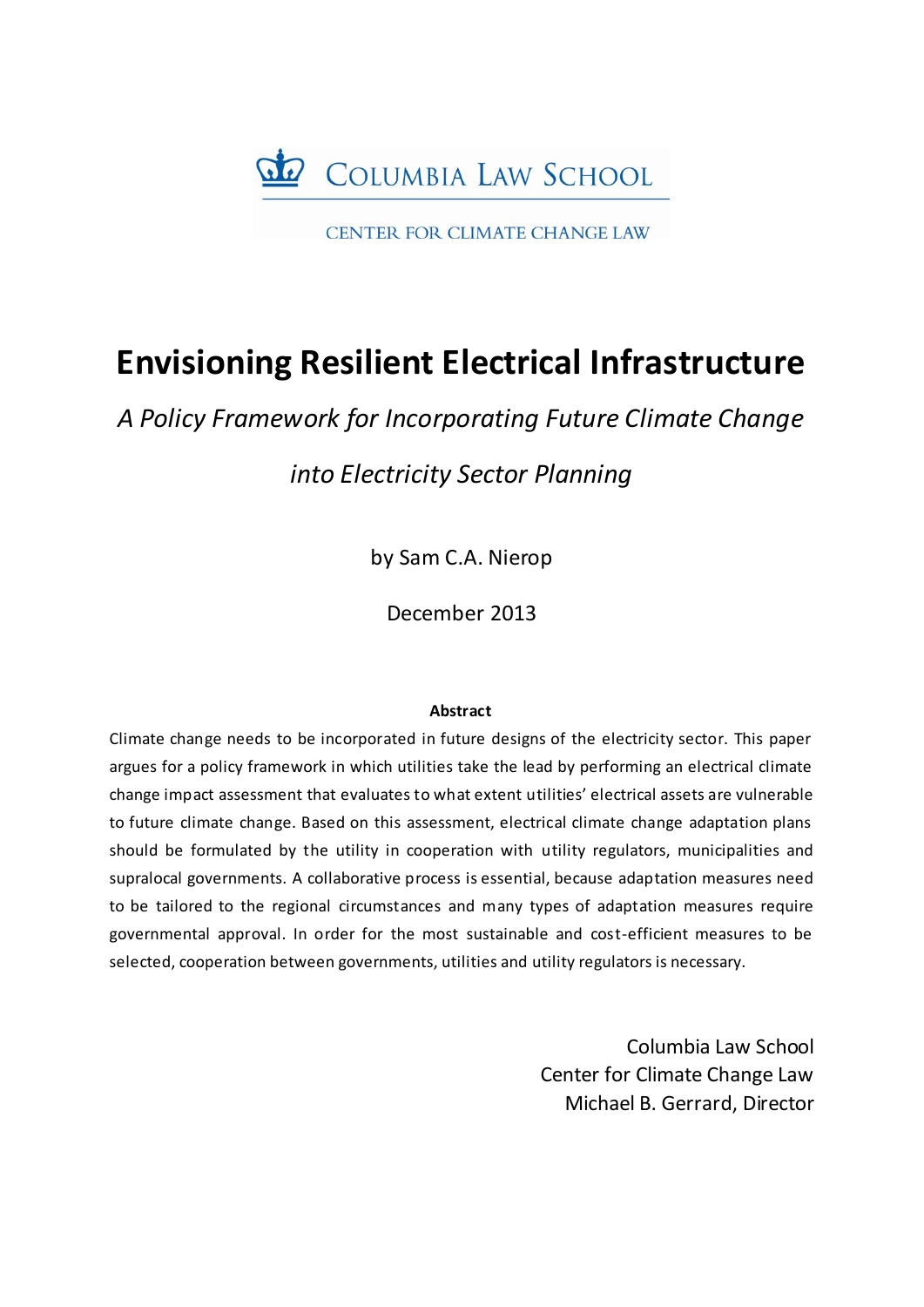Sam Nierop is a visiting scholar at the Columbia Center for Climate Change Law and a Master Student of the Erasmus Mundus Joint European Master in Environmental Studies - Cities & Sustainability. The paper was written under the supervision of Michael B. Gerrard and Ethan Strell.

The Columbia Center for Climate Change Law (CCCL) develops legal techniques to fight climate change, trains law students and lawyers in their use, and provides the legal profession and the public with up-to-date resources on key topics in climate law and regulation. It works closely with the scientists at Columbia University's Earth Institute and with a wide range of governmental, non-governmental and academic organizations.

December 2013

Center for Climate Change Law Columbia Law School 435 West 116th Street New York, NY 10027 Tel: +1 (212) 854-3287 Web: http://www.ColumbiaClimateLaw.com Twitter: @ColumbiaClimate Blog: http://blogs.law.columbia.edu/climatechange

This white paper is the responsibility of the author and CCCL alone, and does not reflect the views of Columbia Law School or Columbia University.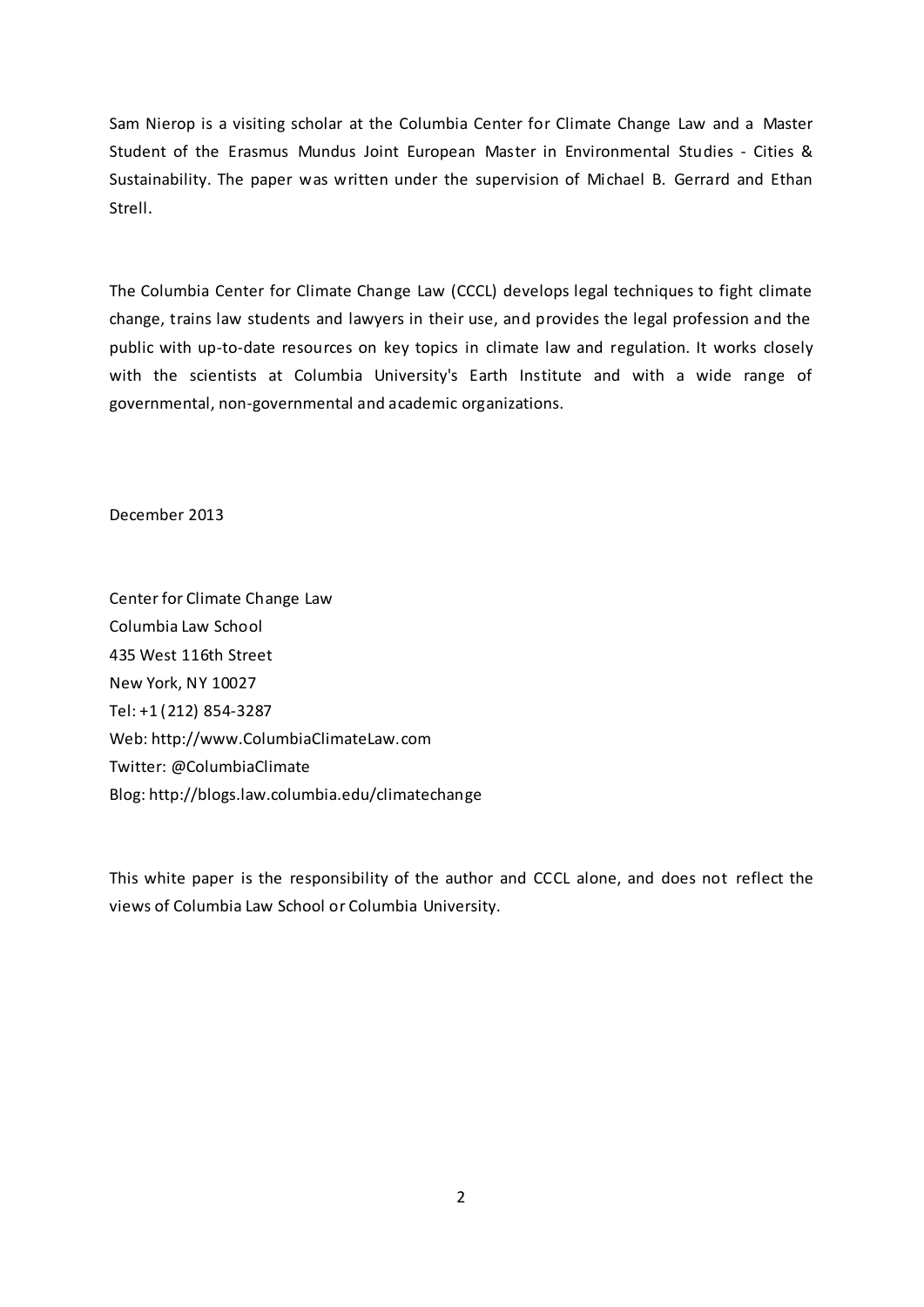# **Table of Contents**

| $\mathbf{1}$ |     |                                                                       |
|--------------|-----|-----------------------------------------------------------------------|
| 2            |     |                                                                       |
|              | 2.1 |                                                                       |
|              | 2.2 |                                                                       |
|              | 2.3 |                                                                       |
|              | 2.4 | Climate Change Impacts on Electricity Transmission and Distribution 7 |
|              | 2.5 |                                                                       |
|              | 2.6 |                                                                       |
| 3            |     |                                                                       |
|              | 3.1 |                                                                       |
|              | 3.2 |                                                                       |
|              | 3.3 |                                                                       |
|              | 3.4 |                                                                       |
| 4            |     |                                                                       |
|              | 4.1 |                                                                       |
|              | 4.2 |                                                                       |
|              | 4.3 |                                                                       |
|              | 4.4 |                                                                       |
|              | 4.5 |                                                                       |
| 5            |     |                                                                       |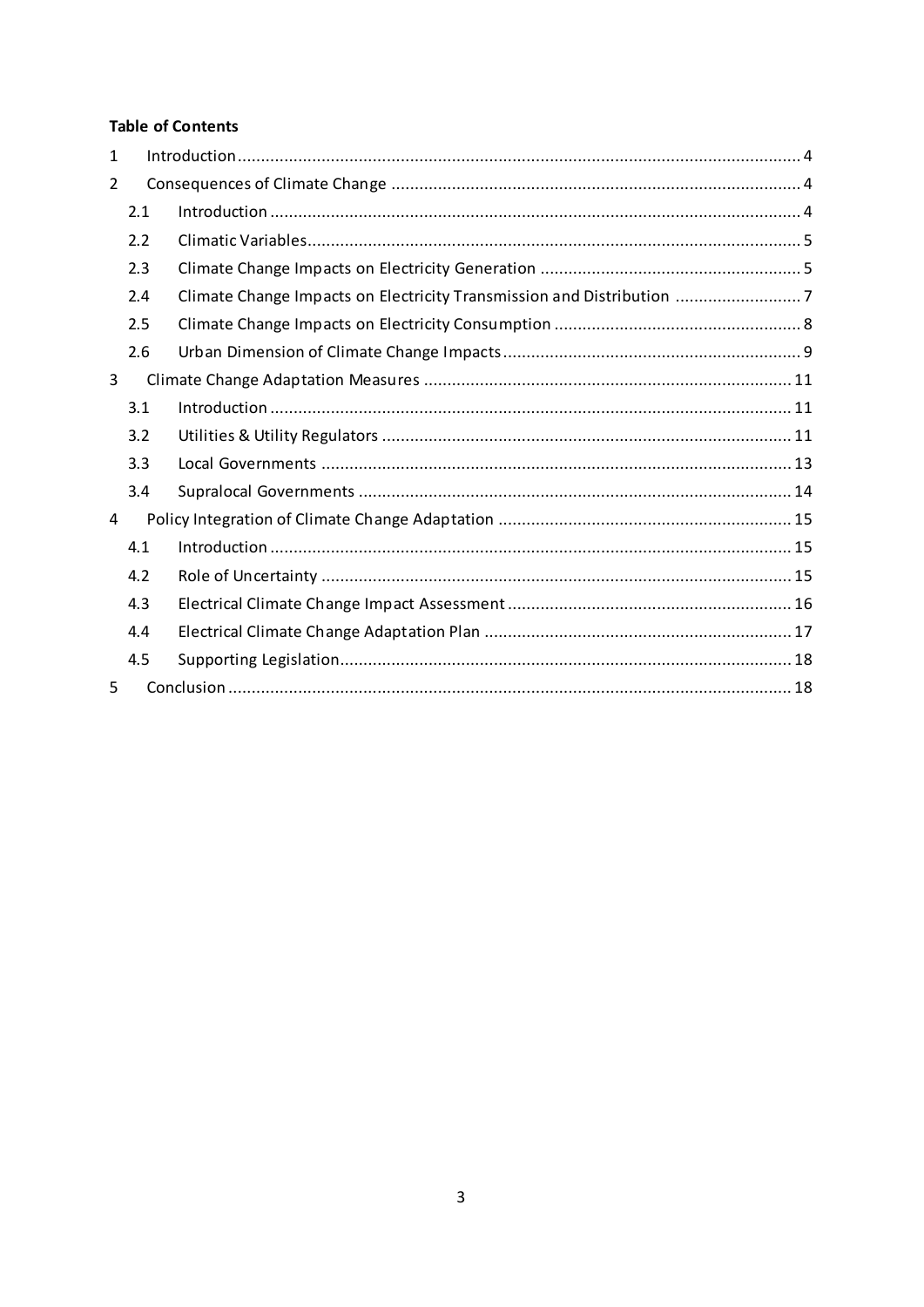#### <span id="page-4-0"></span>**1 Introduction**

Recently, a powerful storm left thousands without access to electricity across Europe.  $^1\,$  Last year, Hurricane Sandy left more than 8 million people without power in the Northeastern United States.<sup>2</sup> The electricity sector needs to protect itself against future climate impacts, as scientific research projects that some form of climate change due to anthropogenic emissions of greenhouse gases will be unavoidable.<sup>3</sup> Maintaining energy security is of vital importance to society, because electricity infrastructure powers consumers, businesses and other critical infrastructure such as the IT, health and food sectors. Climate change therefore needs to be considered in future designs of the electricity sector.  $^4$ 

This paper presents a policy framework for incorporating future climate change into electricity sector planning. The framework is based on two interrelated observations: first, climate change impacts on electrical infrastructure vary considerably according to regional circumstances. This means that adaptation should be based on a specific climate change impact assessment that incorporates regional climatic, geographical and socio-economical conditions. Second, climate change adaptation measures are very diverse, and potential measures are under the jurisdiction of various public and private entities. In order for climate change adaptation plans to work effectively, cooperation between governments and utilities is necessary.

Section 2 elaborates on the first observation, by providing a general overview of the climatic variables projected to change in the coming decades and their impacts on electricity supply and demand, with specific attention to urban areas. Section 3 deals with the second observation, as it considers what are the available adaptation measures and who is primarily responsible for implementing them. In section 4, employing these two observations, I suggest a policy framework that could be utilized to integrate climate change considerations in electricity sector planning. Section 5 summarizes and concludes the paper.

## <span id="page-4-1"></span>**2 Consequences of Climate Change**

#### <span id="page-4-2"></span>*2.1 Introduction*

 $\overline{a}$ 

Weather impacts are not new to the electricity sector, as facilities and infrastructure operate under differing climatic circumstances throughout the year.<sup>5</sup> Nonetheless, climate change could pose additional challenges not yet accounted for in current planning. This section gives a general

<sup>&</sup>lt;sup>1</sup> BBC News, *Deadly Storm And Tidal Surge Batter Northern Europe* , Dec. 6, 2013, http://www.bbc.co.uk/news/world-europe-25243460.

<sup>2</sup> U.S. Department of Energy, *Hurricane Sandy Situation Report # 5* Oct. 30, 2012.

<sup>&</sup>lt;sup>3</sup> IPCC, Working Group I Contribution To The IPCC Fifth Assessment Report. Climate Change 2013: The Physical *Science Basis. Summary For Policymakers* (Intergovernmental Panel on Climate Change, Switzerland), Sept. 27, 2013; IPCC, *Managing The Risks Of Extreme Events And Disasters To Advance Climate Change Adaptation* (A Special Report of Working Groups I and II of the Intergovernmental Panel on Climate Change, Cambridge University Press, New York, NY), Apr. 1, 2012.

<sup>4</sup> Jane Ebinger & Walter Vergara, *Climate Impacts On Energy Systems* (World Bank 2011).

<sup>&</sup>lt;sup>5</sup> EURELECTRIC, Comments On The Green Paper On Adaptation To Climate Change (2007).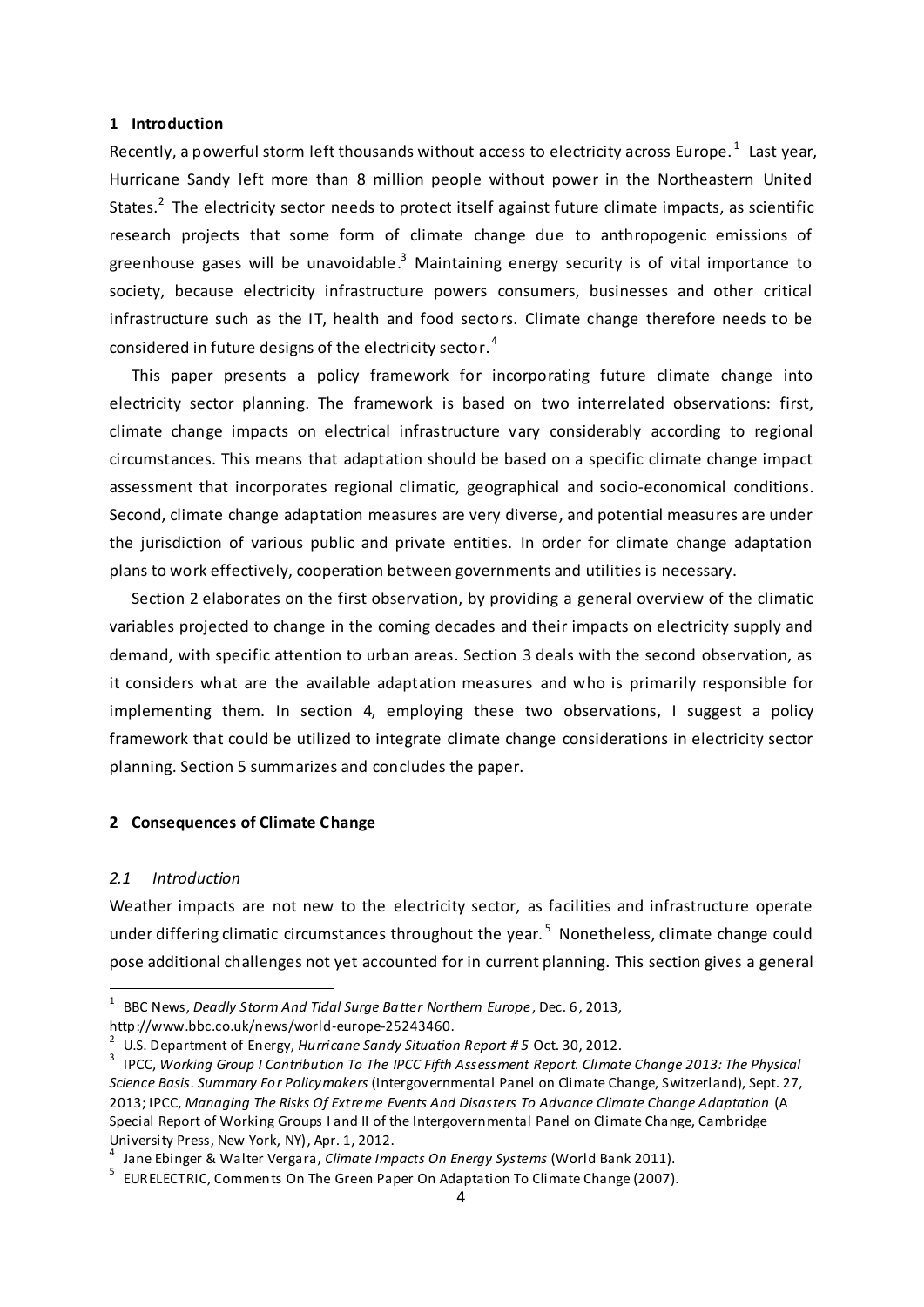overview of the relevant climatic variables projected to change in the coming decades (section 2.2); the impacts they could have on electricity generation, transmission and consumption (sections 2.3-2.5); and the urban dimension of climate change impacts (section 2.6). $^6$ 

# <span id="page-5-0"></span>*2.2 Climatic Variables*

Anthropogenic climate change could impact the electricity sector through changes in the average climate, as well as changes in the frequency and intensity of extreme weather events.<sup>7</sup> One of the most important climatic variables is temperature. First, the average global temperature will continue to increase in the coming decades.<sup>8</sup> On the one hand, this could decrease the frequency and intensity of ice and snow storms in colder regions, although changes in ocean currents might produce cooling effects in certain Northern regions.  $9$  On the other hand, summer temperatures will be considerably higher for periods of time, increasing the number of heat waves.<sup>10</sup> Lack of precipitation could combine with longer periods of higher temperatures to produce decreased water availability, droughts and wildfires.<sup>11</sup> More generally, regional and global precipitation patterns could change, in some cases causing excessive rainfall leading to river flooding.<sup>12</sup> In coastal regions, global sea level rise in combination with more ferocious storms could lead to heightened storm surges and more extensive coastal flooding. Significantly harder to predict is how wind speeds and cloud cover will change due to climate change, although these could also be altered.

## <span id="page-5-1"></span>*2.3 Climate Change Impacts on Electricity Generation*

# *2.3.1 Thermal Power<sup>13</sup>*

 $\overline{a}$ 

Thermo-electric power plants, which include nuclear power plants and fossil fuel-based plants, need cooling water to function. In recent summers, power plants in the United States and Europe were forced to reduce their operations due to cooling water scarcity in combination with

<sup>6</sup> For overviews of the climate change impacts on energy systems, see: U.S. Department of Energy, *U.S. Energy Sector Vulnerabilities To Climate Change And Extreme Weather* Jul. 2013; Roberto Schaeffer et al., *Energy Sector Vulnerability To Climate Change*, 38 ENERGY 1 (2012); L.A. Bollinger et al., *Climate Adaptation Of Interconnected Infrastructures*, REGIONAL ENVIRONMENTAL CHANGE (2013); Ebinger & Vergara, *supra* note 4.

<sup>7</sup> S.A. Hammer et al., *Responding To Climate Change In New York State: The ClimAID Integrated Assessment For Effective Climate Change Adaptation In New York State: Chapter 8 Energy*, 1244 ANNALS OF THE NEW YORK ACADEMY OF SCIENCES 255, 259 (2011).

<sup>8</sup> IPCC, *Working Group I Contribution To The IPCC Fifth Assessment Report. Climate Change 2013: The Physical Science Basis. Summary For Policymakers*, *supra* note 3, at 18. 9

European Commission, *Adapting Infrastructure To Climate Change*, SWD(2013) 137 final 8 Apr. 16, 2013.

<sup>10</sup> IPCC, *Working Group I Contribution To The IPCC Fifth Assessment Report. Climate Change 2013: The Physical Science Basis. Summary For Policymakers*, *supra* note 3, at 18.

<sup>&</sup>lt;sup>11</sup> Lisa M. Beard et al., *Key Technical Challenges For The Electric Power Industry And Climate Change*, 25 IEEE TRANSACTIONS ON ENERGY CONVERSION 465, 4 (2010).

<sup>12</sup> IPCC, *Working Group I Contribution To The IPCC Fifth Assessment Report. Climate Change 2013: The Physical Science Basis. Summary For Policymakers*, *supra* note 3, at 21.

<sup>13</sup> For an overview, see: Jeannette Sieber, *Impacts Of, And Adaptation Options To, Extreme Weather Events And Climate Change Concerning Thermal Power Plants*, CLIMATIC CHANGE (2013).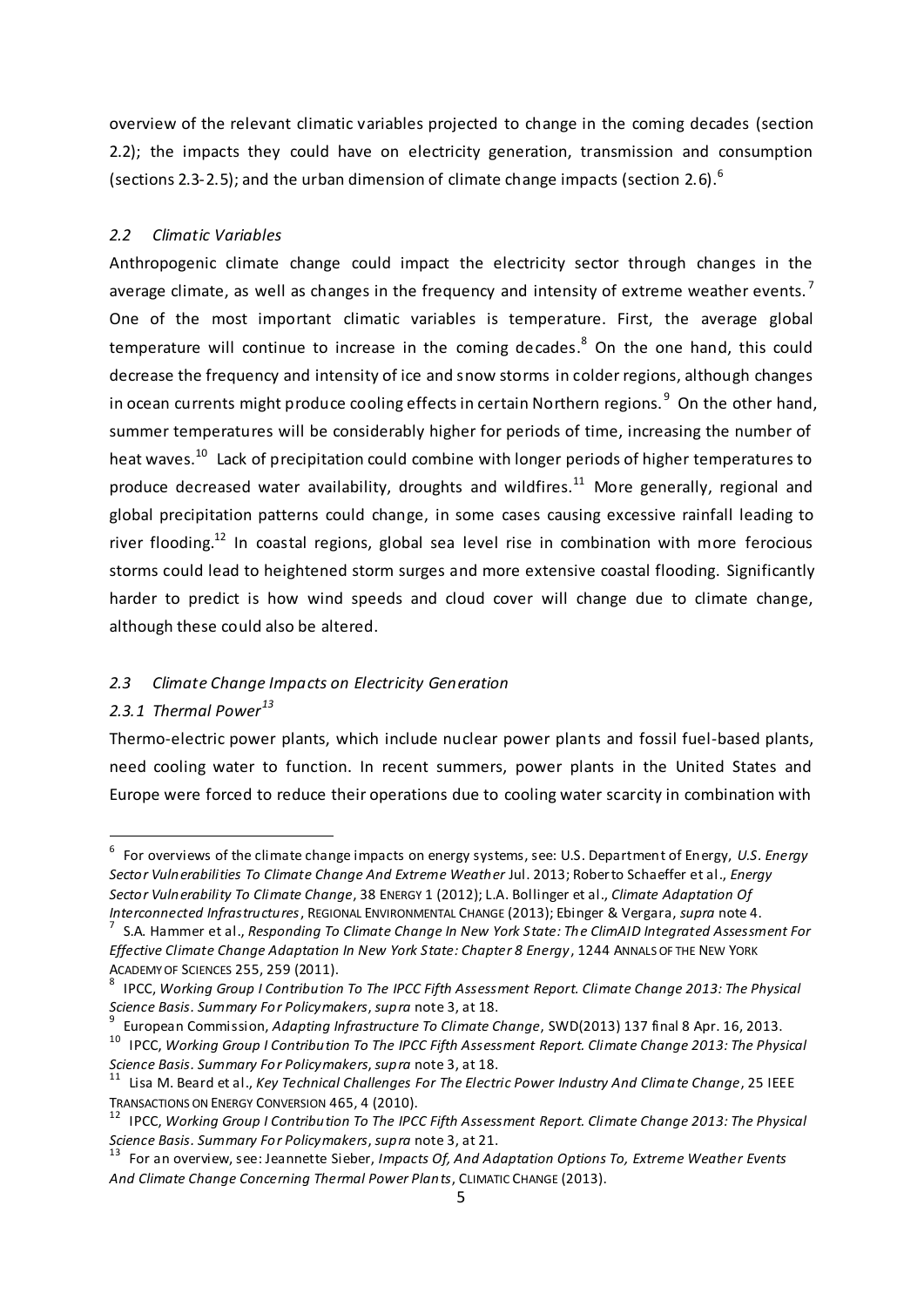regulatory restrictions on cooling water discharge temperatures.<sup>14</sup> Decreased river runoff and higher river water temperatures due to climate change could lead to an increasing shortage of cooling water. 15

Thermo-electric power plants are generally sited near water bodies, either seas or large rivers, which provide them with cooling water.  $^{16}$  Consequently, rising sea levels due to climate change, along with more extreme weather events, could make these power plants more vulnerable to coastal flooding.<sup>17</sup> Not much attention has been paid in the literature to this trade-off between cooling water requirements and flooding vulnerability.<sup>18</sup>

Moreover, higher ambient air and water temperatures could negatively affect the technical efficiency of electricity conversion, and droughts increase the potential danger of bushfires to power stations.<sup>19</sup> Finally, some fossil fuels might become (temporarily) unavailable as climate change hampers off-shore exploration and extraction of oil and gas, and work on coal mines is minimized on high risk days due to coal's combustibility.<sup>20</sup>

## *2.3.2 Hydropower*

**-**

Changes in precipitation patterns and temperature could alter the amount of river runoff available for hydroelectric power generation both in terms of seasonal patterns and total river flow, but the effects vary according to regional circumstances.<sup>21</sup> In some countries, the overall impacts are likely to be positive, while in others they are expected to be negative. For example, climate change will likely require preventive investments in hydropower plants in the Mediterranean region, while hydroelectricity production in Nordic countries might conversely increase.<sup>22</sup> In extreme precipitation events, dam safety could be in jeopardy if the runoff exceeds the dam capacity. $^{23}$ 

<sup>14</sup> Michelle T.H. van Vliet et al., *Vulnerability Of US And European Electricity Supply To Climate Change*, NATURE CLIMATE CHANGE (2012). Regulations to protect the aquatic environment restrict the amount of water that can be withdrawn and the temperature at which it can later be discharged.

<sup>15</sup> *Id.*; Dirk Rübbelke & Stefan Vögele, *Impacts Of Climate Change On European Critical Infrastructures*, 14 ENVIRONMENTAL SCIENCE & POLICY 53 (2011).

<sup>16</sup> European Commission, *Adapting Infrastructure To Climate Change*, *supra* note 9, at 35.

<sup>17</sup> U.S. Department of Energy, *U.S. Energy Sector Vulnerabilities To Climate Change And Extreme Weather*, *supra* note 6.

<sup>18</sup> S.A. Hammer et al., *Climate Change And Urban Energy Systems*, *in* CLIMATE CHANGE AND CITIES: FIRST ASSESSMENT REPORT OF THE URBAN CLIMATE CHANGE RESEARCH NETWORK 85, 95 (C. Rosenzweig et al. eds., Cambridge, UK 2011).

<sup>19</sup> Torben K. Mideksa & Steffen Kallbekken, *The Impact Of Climate Change On The Electricity Market*, 38 ENERGY POLICY 3579, 3581 (2010); Rosemary Lyster & Rebekah Byrne, *Climate Change Adaptation And Electricity Infrastructure*, RESEARCH HANDBOOK ON CLIMATE ADAPTATION LAW, J. VERSCHUUREN, ED., EDWARD ELGAR PUBLISHING: CHELTENHAM 8 (2013).

<sup>20</sup> Frauke Urban & Tom Mitchell, *Climate Change, Disasters And Electricity Generation* 12 (2011); Lyster & Byrne, *supra* note 19, at 8.

<sup>&</sup>lt;sup>21</sup> IPCC, *Chapter 7: Industry, Settlement And Society, in* CLIMATE CHANGE 2007: IMPACTS, ADAPTATION AND VULNERABILITY.CONTRIBUTION OF WORKING GROUP II TO THE FOURTH ASSESSMENT REPORT OF THE INTERGOVERNMENTAL PANEL ON CLIMATE CHANGE 357, 367 (Cambridge, UK 2007).

<sup>22</sup> Rolf Golombek et al., *Climate Change*, 113 CLIMATIC CHANGE 357 (2011); Koen Rademaekers et al., *Investment Needs For Future Adaptation Measures In EU Nuclear Power Plants And Other Electricity Generation*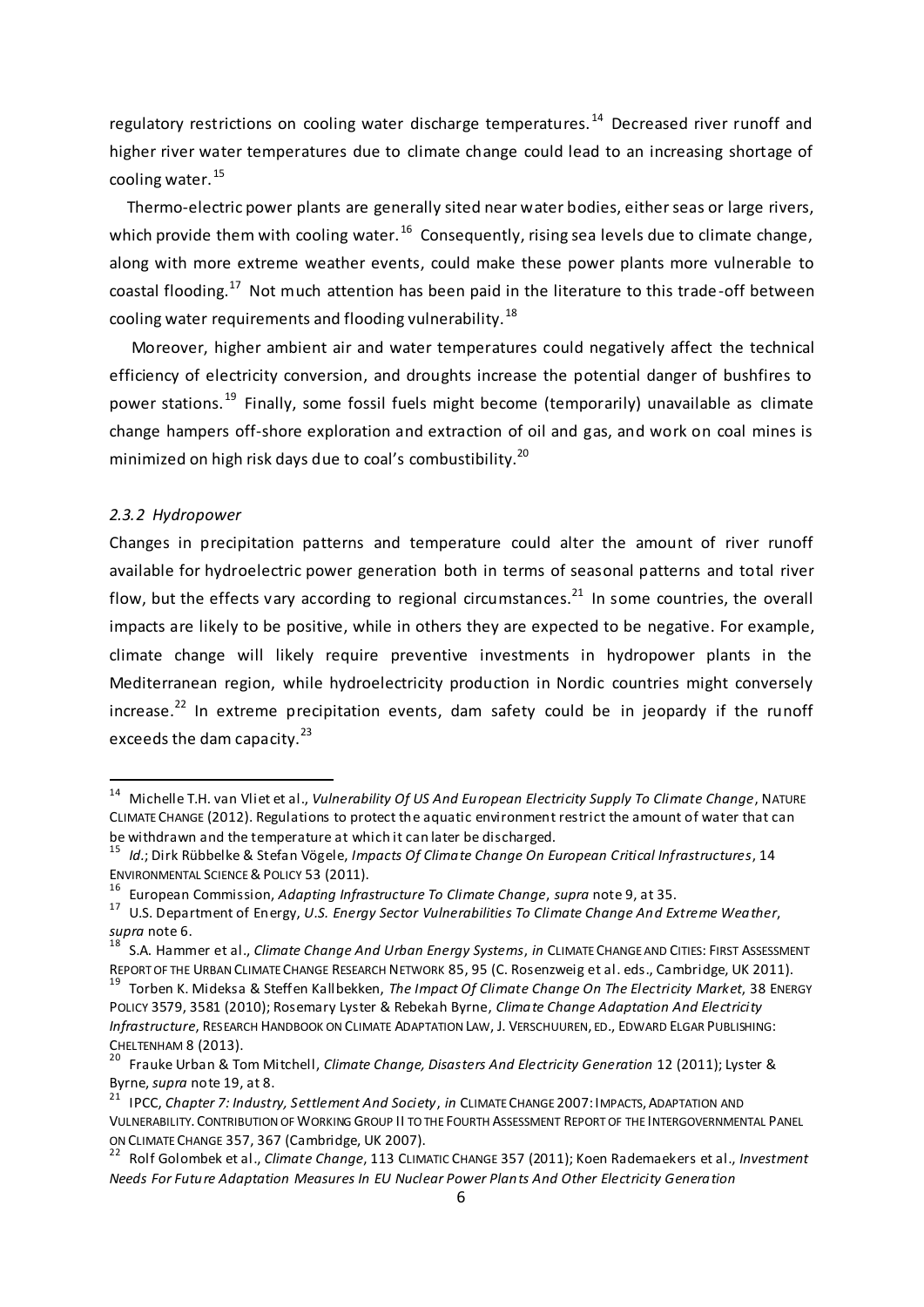## *2.3.3 Wind Power*

Wind speeds both on-shore and off-shore could locally change in the coming decades.<sup>24</sup> Higher wind speeds would be beneficial for wind energy production, although extreme wind speeds are detrimental due to more frequent standstills or possibly even destruction.<sup>25</sup> Moreover, higher waves could threaten the structural integrity of off-shore wind turbines.<sup>26</sup> However, the reduction of atmospheric icing in colder regions could enhance the aerodynamic performance and the lifetime of wind turbines. $27$ 

#### *2.3.4 Solar Power*

The efficiency of electricity generation based on solar power could be negatively affected due to higher temperatures, while increasing cloud cover could decrease the solar radiation available.<sup>28</sup> The extent of these impacts power is, however, highly uncertain.<sup>29</sup>

#### *2.3.5 Bioenergy*

Electricity generation from biomass draws on a variety of resources, such as wood residues, agricultural residues and animal husbandry residues.<sup>30</sup> Climate change influences biomass resources from forests and agriculture, as it affects land use patterns, biological productivity and disease distribution.<sup>31</sup> The impact of climate change on certain trees will be a function of the level of temperature change, vulnerability to vectors, and level of drought conditions, all of which depend on regional circumstances.<sup>32</sup>

## <span id="page-7-0"></span>*2.4 Climate Change Impacts on Electricity Transmission and Distribution*

Electricity transmission and distribution facilities are also vulnerable to direct damage from extreme weather events. Substations and underground electricity networks can be inundated during floods which could lead to short-circuiting, explosions and fires.<sup>33</sup> Excessive precipitation

<sup>23</sup> Mideksa & Kallbekken, *supra* note 19, at 3582. <sup>24</sup> *Id.*

 $\overline{a}$ 

<sup>25</sup> Urban & Mitchell, *supra* note 20, at 20.

- <sup>27</sup> Mideksa & Kallbekken, *supra* note 19, at 3582.
- <sup>28</sup> European Commission, *Adapting Infrastructure To Climate Change*, *supra* note 9.
- <sup>29</sup> Hammer et al., *Climate Change And Urban Energy Systems*, *supra* note 18, at 97.
- <sup>30</sup> Urban & Mitchell, *supra* note 20, at 22.
- <sup>31</sup> Mideksa & Kallbekken, *supra* note 19, at 3583.

*Technologies Due To Effects Of Climate Change* (European Commission: Directorate-General for Energy), Mar. 2011 7.

<sup>26</sup> S.C. Pryor & R.J. Barthelmie, *Climate Change Impacts On Wind Energy*, 14 RENEWABLE AND SUSTAINABLE ENERGY REVIEWS 430 (2010).

<sup>32</sup> Hammer et al., *Responding To Climate Change In New York State: The ClimAID Integrated Assessment For Effective Climate Change Adaptation In New York State: Chapter 8 Energy*, *supra* note 7, at 268.

<sup>33</sup> The City of New York, *PlaNYC: A Stronger, More Resilient New York. Chapter 6: Utilities* 105, 114 Jun. 11, 2013, at 105; Nicholas Walliman, *Assessment Of The Vulnerability Of Critical Infrastructure Buildings To Floods*, WP02–01–12–05 (FloodProBE), Nov. 2012 15.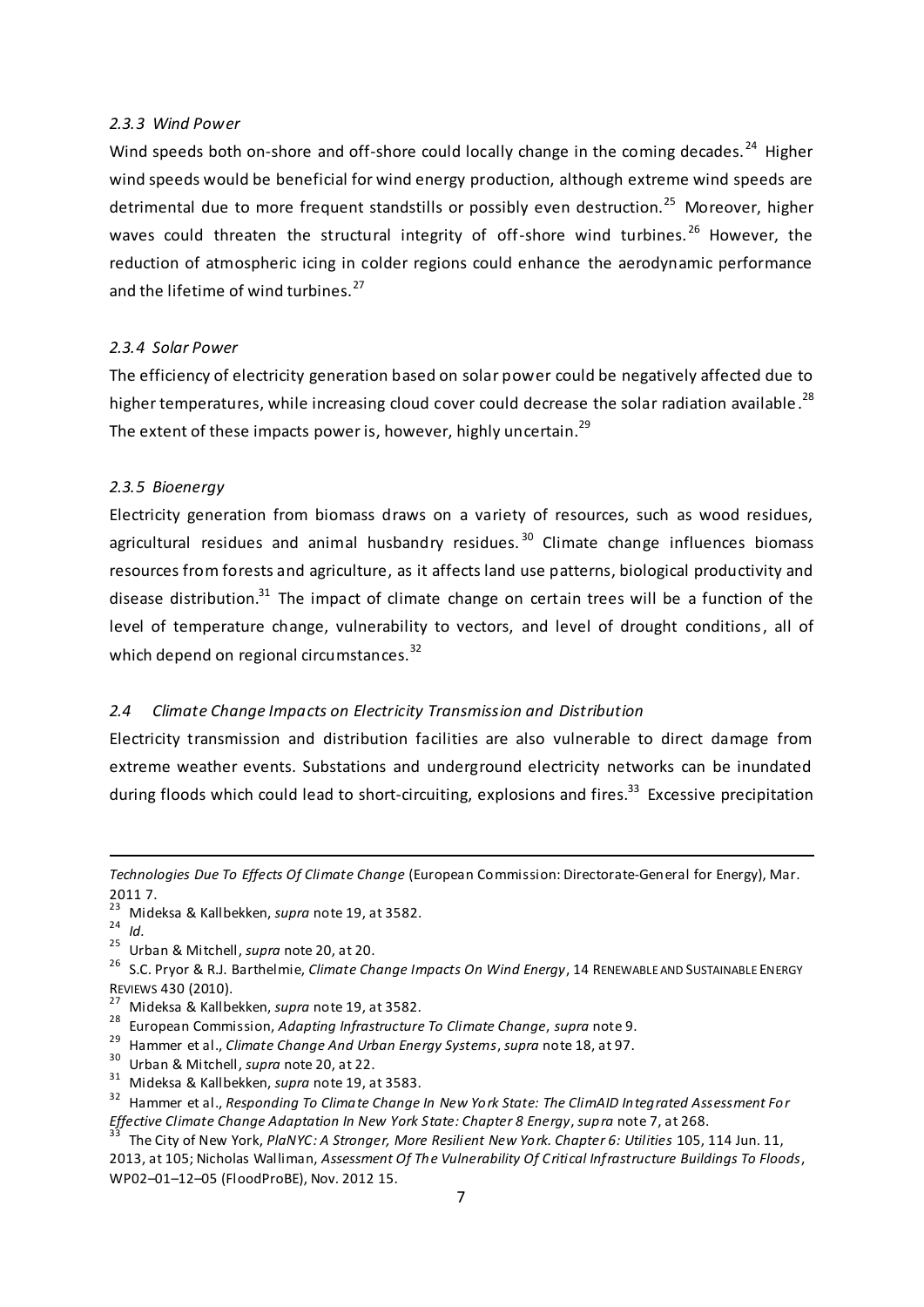could lead to mass movements (landslides, mud and debris flows) causing damages.<sup>34</sup> Substations in northern regions could be exposed to subsidence risk from thawing permafrost.<sup>35</sup> Finally, overhead cables can be destroyed in violent storms due to extreme wind speeds, either by trees or other debris falling on the cables.<sup>36</sup>

Furthermore, transmission infrastructure works less efficiently during periods of higher temperature because of the additional resistance induced.<sup>37</sup> If equipment cannot cool off sufficiently during nighttime, this could in some cases even lead to a breakdown of the equipment and service disruption. Instead, electric equipment might need to operate at less than the maximum power in order to prolong the equipment life span.<sup>38</sup> The sagging of power lines due to higher temperatures might also be hazardous, as well as bushfires caused by faulty electricity assets.<sup>39</sup> On the other hand, issues related to colder temperatures, such as ice storms or extreme snowfall, might be alleviated due to milder temperatures.<sup>40</sup>

## <span id="page-8-0"></span>*2.5 Climate Change Impacts on Electricity Consumption*

Regional and seasonal shifts in electricity demand for heating and cooling are among the most significant impacts of climate change on electricity infrastructure.<sup>41</sup> Due to rising temperatures, it is generally expected that the number of cooling degree days will increase and the amount of heating degree days will decrease.<sup>42</sup> This will have different consequences depending on the current temperatures in a region, the sensitivity of electricity demand to temperature changes and the amount of electricity used for heating and cooling.<sup>43</sup> In colder countries for instance, global temperature rise will likely cause the annual electricity consumption to fall in the short term due to a lower heating demand. Nevertheless, electricity savings might be modest because many other sources of energy are relied upon for heating, such as oil, gas and biomass.<sup>44</sup>

<sup>34</sup> European Commission, *Adapting Infrastructure To Climate Change*, *supra* note 9, at 34.

<sup>35</sup> Frederick E. Nelson et al., *Subsidence Risk From Thawing Permafrost*, 410 NATURE 889 (2001).

<sup>&</sup>lt;sup>36</sup> Primary examples are the 1999 storms across France: J. ABRAHAM, F. BENDIMERAD ET AL., WINDSTORMS LOTHAR AND MARTIN. DECEMBER 26-28, 1999 (Newark, CA, Risk Management Solutions 2000); See also Gibson Peters et al., *Transmission Line Reliability*, ELECTRICAL TRANSMISSION LINE AND SUBSTATION STRUCTURES, PROC., ELECTRICAL TRANSMISSION CONF., AMERICAN SOCIETY OF CIVIL ENGINEERS (ASCE), RESTON, VA 12 (2006).

<sup>37</sup> U.S. Department of Energy, *U.S. Energy Sector Vulnerabilities To Climate Change And Extreme Weather*, *supra* note 6.

Beard et al., *supra* note 11, at 3.

<sup>39</sup> Lee Godden & Anne Kallies, *Electricity Network Development: New Challenges For Australia*, *in* ENERGY NETWORKS AND THE LAW:INNOVATIVE SOLUTIONS IN CHANGING MARKETS 308 (Martha M. Roggenkamp et al. eds., Oxford University Press 2012).

<sup>40</sup> Hammer et al., *Responding To Climate Change In New York State: The ClimAID Integrated Assessment For Effective Climate Change Adaptation In New York State: Chapter 8 Energy*, *supra* note 7, at 262.

<sup>41</sup> European Commission, *Adapting Infrastructure To Climate Change*, *supra* note 9, at 12.

<sup>&</sup>lt;sup>42</sup> Heating degrees are those days where heating is deemed necessary, often defined in relation to a base temperature. Conversely, cooling degrees are those days where cooling is deemed nec essary.

<sup>43</sup> Daniel R. Klein et al., *Susceptibility Of The European Electricity Sector To Climate Change*, 59 ENERGY 183 (2013).

<sup>44</sup> IPCC, *Chapter 7: Industry, Settlement And Society*, *supra* note 21, at 366.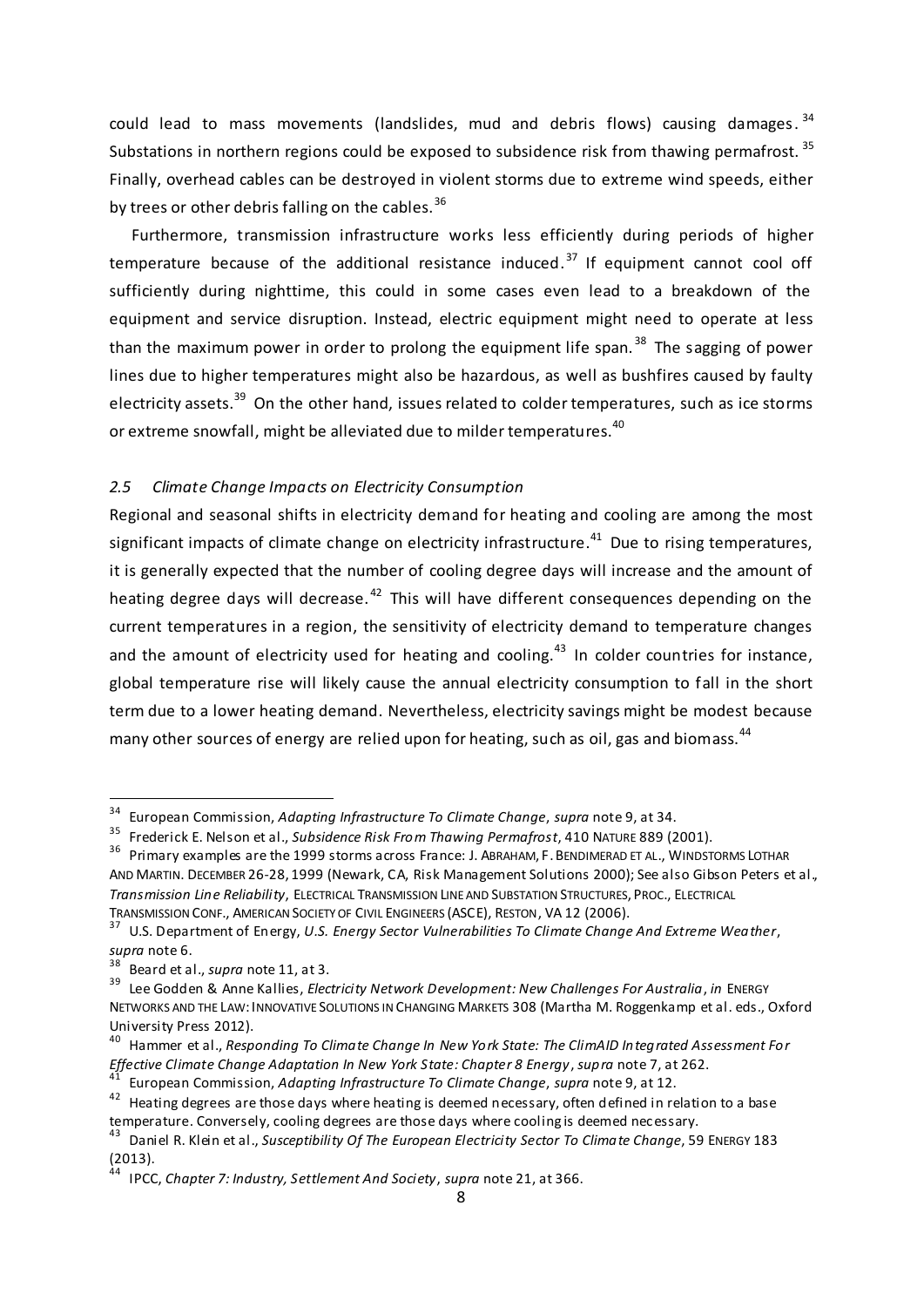As electricity is the dominant means to operate cooling devices in most countries, higher temperatures will result in a global increase in summer electricity consumption, both by an intensified usage and an increased adoption rate of air conditioners. <sup>45</sup> In addition, more frequent and intense heat waves will increase peak demand and produce periods of sustained high electricity usage. Tourists from colder areas that tend to travel to warmer areas could augment summer peak demand further in these areas, while demand in colder areas is reduced.<sup>46</sup> Nonetheless, cooling demand is also significantly affected by other climatic variables, such as relative humidity, and by other non-climatic variables, such as income, demography and technology.<sup>47</sup>

# <span id="page-9-0"></span>*2.6 Urban Dimension of Climate Change Impacts*

Even though electricity infrastructure is not exclusively located in urban areas, it is important to consider climate impacts in an urban context, as some of the issues are especially pronounced in these areas.

Urban areas represent a very concentrated demand for electricity, which poses infrastructural challenges to avoid load pockets during summer peak demand. Moreover, the urban heat island effect exacerbates heat wave impacts in urban areas by significantly increasing local electricity demand for space cooling. <sup>48</sup> As a result, blackouts could occur or corresponding urban electricity prices could rise considerably. This latter effect could make lower-income consumers with air conditioners more reluctant to use them because they cannot afford the electricity, with possible health consequences.<sup>49</sup> In impoverished urban neighborhoods, this problem is often compounded by a higher settlement density, a lack of open space and more sparse vegetation, which contributes to a more pronounced urban heat island effect.<sup>50</sup>

Furthermore, a breakdown of electricity supply in urban areas due to extreme weather events has major impacts among commercial, industrial and residential sectors.<sup>51</sup> During blackouts, not only the utility companies<sup>52</sup> and their investors often suffer wide-spread economic losses, but other businesses also incur loss of income due to forced closures. In that

 $\overline{a}$ 

<sup>49</sup> Hammer et al., *Responding To Climate Change In New York State: The ClimAID Integrated Assessment For Effective Climate Change Adaptation In New York State: Chapter 8 Energy*, *supra* note 7, at 287. <sup>50</sup> *Id.*

<sup>45</sup> Mideksa & Kallbekken, *supra* note 19, at 3580.

<sup>46</sup> Klein et al., *supra* note 43, at 189.

<sup>47</sup> Hammer et al., *Responding To Climate Change In New York State: The ClimAID Integrated Assessment For Effective Climate Change Adaptation In New York State: Chapter 8 Energy*, *supra* note 7, at 273; Gunnar S. Eskeland & Torben K. Mideksa, *Electricity Demand In A Changing Climate*, 15 MITIGATION AND ADAPTATION STRATEGIES FOR GLOBAL CHANGE 877 (2010).

 $48$  Urban heat islands refer to the fact that cities are full of impervious surfaces that trap heat, leading to elevated air temperatures: Hammer et al., *Climate Change And Urban Energy Systems*, *supra* note 18, at 92.

<sup>51</sup> Future Cities, *Adaptation Compass. Guidance For Developing Climate-Proof City Regions* (2012) 22; Hammer et al., *Climate Change And Urban Energy Systems*, *supra* note 18, at 92.

<sup>52</sup> Acclimatise, *Building Business Resilience To Inevitable Climate Change* (Carbon Disclosure Project Report. Global Electric Utilities, Oxford 2009).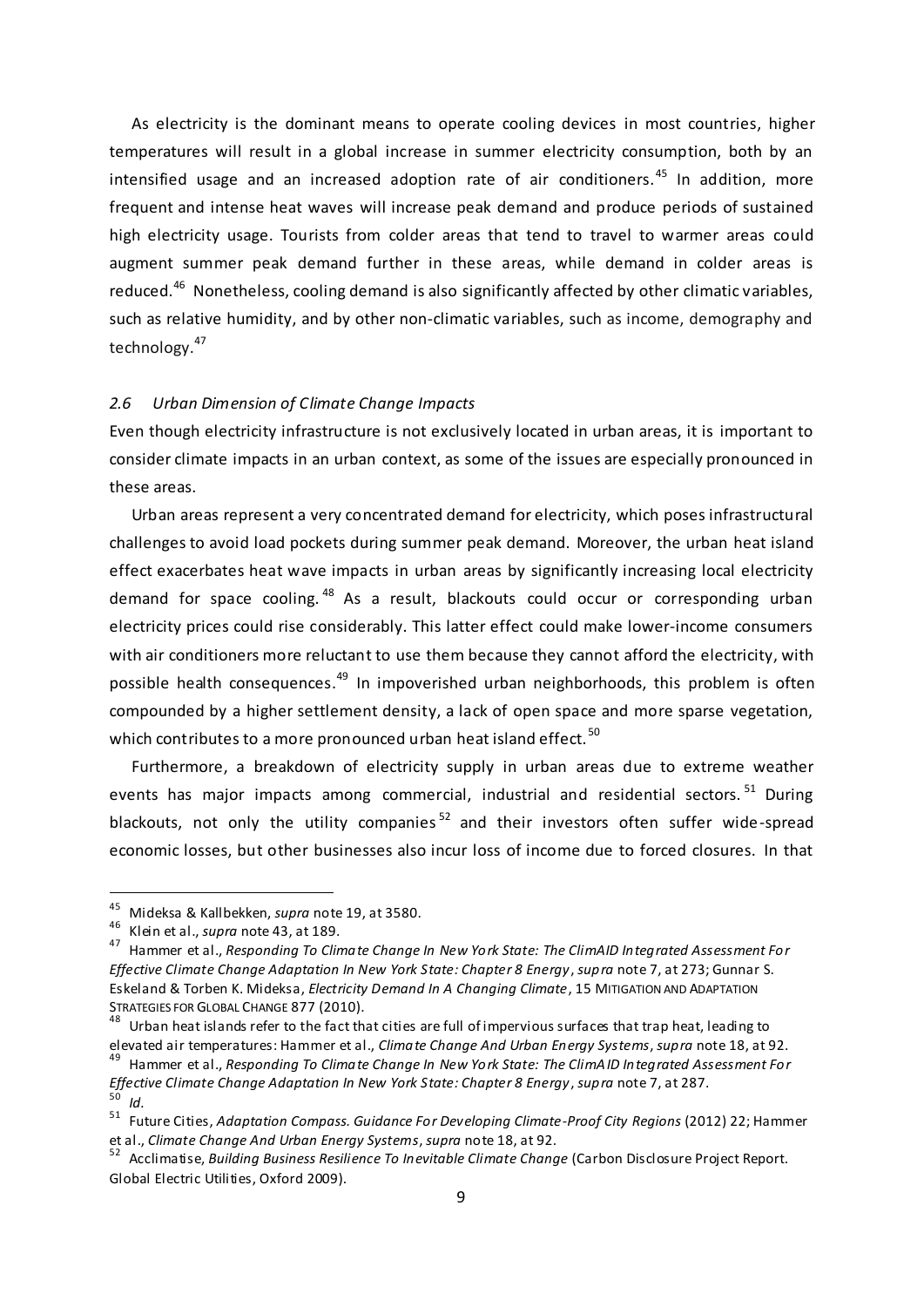case, infrastructure providers may even face liability for these damages.<sup>53</sup> In addition, other critical infrastructure requires electricity in order to function.<sup>54</sup> This interrelatedness of infrastructure is especially pronounced in urban areas, where infrastructure is often "co-located (e.g. power cables laid below roads and beside communications cables, adjacent to water and gas mains and above sewers)."<sup>55</sup> Transit infrastructure such as trains, subways and traffic lights, runs on electricity, which means that during a black-out employees often cannot get to work, leading to additional economic losses.<sup>56</sup> Personal computers and mobile phones need electric power to run or to charge and telecommunication networks require electricity.<sup>57</sup> Food infrastructure needs electricity for refrigeration purposes and electricity is sometimes also used for cooking food. Moreover, power is required to pump gas and operate district heating systems.<sup>58</sup> During flooding events, a loss of electricity means that pumping equipment cannot be operated to dewater tunnels and to clean up damaged subway stations, or to pump stormwater, wastewater or drinking water.  $59$  Electricity infrastructure is often vital to accommodate an adequate emergency response to an extreme event.<sup>60</sup> Power outages at hospitals, nursing homes and adult-care facilities directly threaten the lives of their inhabitants who are often in fragile conditions. Blackouts during a heat wave are especially dangerous for vulnerable people, such as the elderly and the disabled.<sup>61</sup> If they live in high-rise buildings, failing elevator services mean that they could be stranded in their high-temperature apartments for extended periods of time, without any water from the tap because pumping equipment is failing.<sup>62</sup> Future trends in population growth and urbanization will exacerbate these impacts and exert significant additional stress on electricity infrastructure.  $63$ 

<sup>53</sup> Jan McDonald, *Paying The Price Of Climate Change Adaptation*, *in* ADAPTATION TO CLIMATE CHANGE 234 (Tim Bonyhady eds., Federation Press 2010).

<sup>54</sup> FloodProBE, *Identification And Analysis Of Most Vulnerable Infrastructure In Respect ToFloods*, WP2–01–12–04 5 Jan. 18, 2013.

<sup>55</sup> European Commission, *Adapting Infrastructure To Climate Change*, *supra* note 9, at 5; See also Nikolai Bobylev, *Urban Physical Infrastructure Adaptation To Climate Change*, *in* 2 GLOBAL CHANGE, ENERGY ISSUES AND REGULATION POLICIES 77, 128 (Jean Bernard Saulnier & Marcelo D. Varella eds., Dordrecht, Springer Netherlands 2013).

<sup>56</sup> The City of New York, *PlaNYC: A Stronger, More Resilient New York. Chapter 6: Utilities*, *supra* note 33, at 107.

<sup>57</sup> The City of New York, *PlaNYC: A Stronger, More Resilient New York. Chapter 1: Sandy And Its Impacts* 9, 16 Jun. 11, 2013, at 9; FloodProBE, *Identification And Analysis Of Most Vulnerable Infrastructure In Respect ToFloods*, *supra* note 54, at 28.

<sup>58</sup> The City of New York, *PlaNYC: A Stronger, More Resilient New York. Chapter 6: Utilities*, *supra* note 33, at 117.

<sup>59</sup> The City of New York, *PlaNYC: A Stronger, More Resilient New York. Chapter 1: Sandy And Its Impacts*, *supra* note 57, at 17.

<sup>60</sup> IPCC, *Chapter 7: Industry, Settlement And Society*, *supra* note 21, at 371; FloodProBE, *Technologies For Flood Protection Of The Built Environment*, WP05–01–13–03 94 Sept. 18, 2013.

<sup>61</sup> IPCC, *Managing The Risks Of Extreme Events And Disasters To Advance Climate Change Adaptation*, *supra* note 3, at 257.

<sup>62</sup> The City of New York, *PlaNYC: A Stronger, More Resilient New York. Chapter 6: Utilities*, *supra* note 33, at 107.

<sup>63</sup> Beard et al., *supra* note 11, at 4; N. Jollands et al., *The Climate's Long-Term Impact On New Zealand*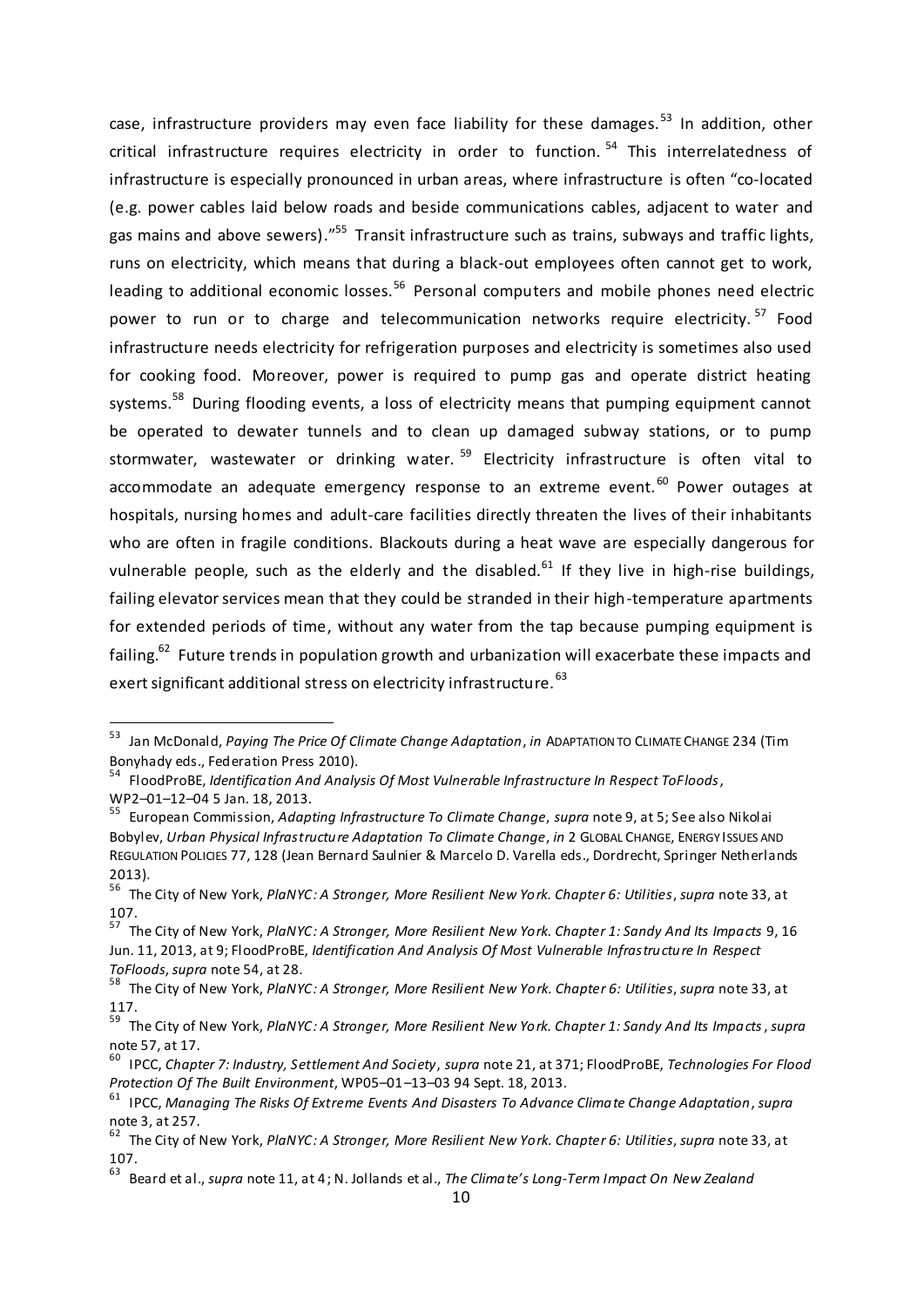#### <span id="page-11-0"></span>**3 Climate Change Adaptation Measures**

#### <span id="page-11-1"></span>*3.1 Introduction*

Section 2 has made it clear that climate change impacts on electricity infrastructure are diverse. This means that in one region, droughts and heat waves might be most critical, while in another region flooding might be the more serious issue. Corresponding measures to adapt electricity infrastructure to climate change are therefore necessarily just as varied. In most cases the employment of a range of adaptation strategies will be most effective.

Due to the nature of the electricity sector, only a few actors are in a position to implement climate change resilience measures. <sup>64</sup> I distinguish here between *utilities & utility regulators (*section 3.2)*, local governments (*section 3.3) and *supralocal governments (*section 3.4)*.* Electricity sector regulators are included here with utilities, as these regulators can only demand or allow those adaptation measures that the utility is actually able to implement. Supralocal governments include all those governments that have jurisdictions larger than single cities, which might be regional, provincial, state or national governments, depending on the country.

Certain adaptation measures can only be carried out by one of these three actors – for instance, utilities will be in charge of making electric equipment water-proof, while many planning decisions are made by governments. It is useful to investigate what type of measures generally can be carried out by utilities themselves and what measures need governmental authorization, because the most optimal adaptation options might not be selected if a utility only considers the options it can carry out by itself. Effective climate implementation calls for cooperation among utilities and governments.

# <span id="page-11-2"></span>*3.2 Utilities & Utility Regulators <sup>65</sup>*

 $\overline{a}$ 

The first adaptation strategy available for utilities is "*hardening",* either by constructing new reinforced infrastructure or retrofitting existing infrastructure. <sup>66</sup> Flood damage can be prevented by elevating critical infrastructure or by using submersible, saltwater-resistant equipment which is less susceptible to damage resulting from inundation. Floodwalls can be established around substations, and floating or amphibious concepts could also be potentially used. $67$  Storm impacts to overhead lines can be prevented by burying electric power lines. Nonetheless, undergrounding is only suitable in some cases, as it is expensive and might make

*Infrastructure (CLINZI) project—A Case Study Of Hamilton City, New Zealand*, 83 JOURNAL OF ENVIRONMENTAL MANAGEMENT 460 (2007).

<sup>64</sup> About the term "resilience": Miles Keogh & Christina Cody, *Resilience In Regulated Utilities* (The National Association of Regulatory Utility Commissioners), Nov. 2013.

<sup>&</sup>lt;sup>65</sup> For a recent example of a utility taking resiliency measures, see: Consolidated Edison Company of New York Inc., *Storm Hardening And Resiliency Collaborative Report* Dec. 4, 2013.

<sup>66</sup> U.S. Department of Energy, *U.S. Energy Sector Vulnerabilities To Climate Change And Extreme Weather*, *supra* note 6.

<sup>67</sup> Rutger de Graaf, *Technologies For Flood-Proofing "hotspot" Buildings*, WP4–01–12–01 28–30 (FloodProBE), Jun. 7, 2012.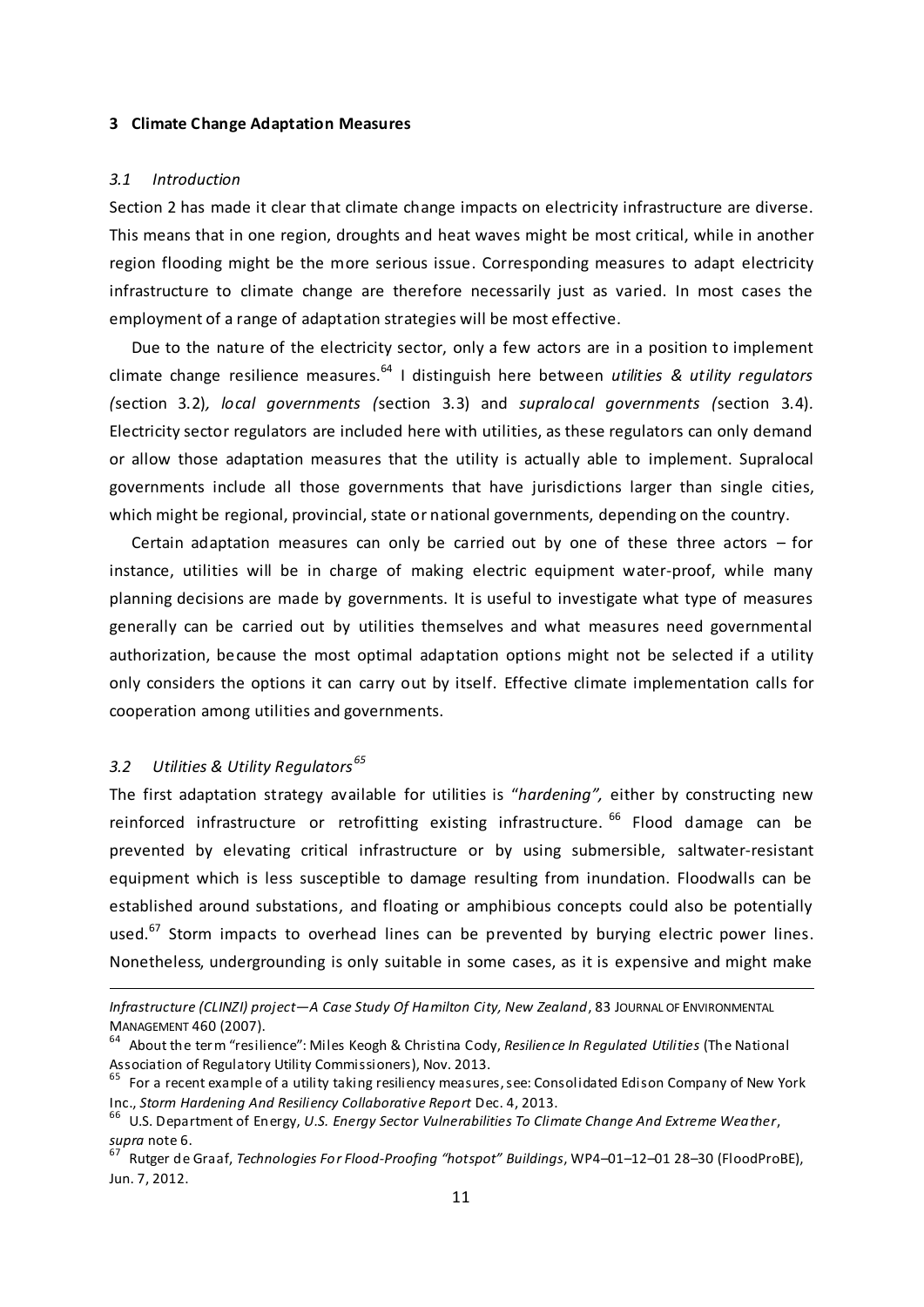cables more vulnerable to flooding.<sup>68</sup> In addition, storm and flood hardening might reduce the ability of equipment to dissipate heat, so that the implementation of one hardening measure needs to consider the possible amplification of other vulnerabilities. Utilities have to make sure that solutions to one problem do not cause other pro blems. Cooling water scarcity issues can be addressed by installing new cooling systems for thermoelectric plants that use less water or reuse process water.<sup>69</sup> Hardening measures could also include long-term career training of utility personnel, so that a skilled energy workforce could help to operate, maintain and upgrade ageing electrical infrastructure properly.

Hardening requirements could be formalized in the form of *technical standards.* Technical standards have an important impact on the resilience of electric products, processes and construction, as they are used in every phase during the lifetime cycle of infrastructure.<sup>70</sup> Organizations establishing reliability standards for electric app aratus and power system design could incorporate climate change considerations, but utilities could also update their network and reliability codes to reflect climate change resiliency.<sup>71</sup>

Second, utilities can improve resiliency by making grids *smarter* and *more decentralized.* One of the properties that makes electrical infrastructure especially vulnerable to climate change impacts is that it is traditionally centralized: one big generation facility produces electricity that is further transmitted and distributed to a large number of people.<sup>72</sup> If one link in the chain breaks, the whole system falls apart. Distributed generation and storage would create a more resilient electricity system, particularly when combined with microgrids. In these decentralized networks, a failure of one component would not lead to cascading blackouts. Placing generation closer to consumption might also reduce distribution and transmission losses and reduce constraints on power lines.<sup>73</sup> Furthermore, smart grids could help to pinpoint malfunctioning parts of the systems, so that staff can be dispatched promptly to damaged equipment.<sup>74</sup> Finally, intermittent renewable energy sources such as solar PV and wind energy, as well as the use of electric cars, could be more easily incorporated in these smart grids, diversifying electricity generation sources and exploiting additional synergies between adaptation and mitigation goals.<sup>75</sup>

Third, utilities could implement measures to reduce energy consumption during peak demand. In particular, demand response programs help to 'shave' the peak off the energy demand during

<sup>68</sup> Sieber, *supra* note 13, at 9.

<sup>69</sup> *Id.* at 7.

<sup>70</sup> European Commission, *Adapting Infrastructure To Climate Change*, *supra* note 9.

<sup>71</sup> Beard et al., *supra* note 11.

<sup>72</sup> Lyster & Byrne, *supra* note 19, at 13.

<sup>73</sup> *Id.* at 16.

 $\frac{74}{75}$  *Id.* at 17.

<sup>75</sup> Lesley K. McAllister, *Adaptive Mitigation In The Electric Power Sector*, 2011 BRIGHAM YOUNG UNIVERSITY LAW REVIEW 2115 (*in* ABI/INFORM Complete; ProQuest Central; ProQuest Research Library, 922047419, 2011).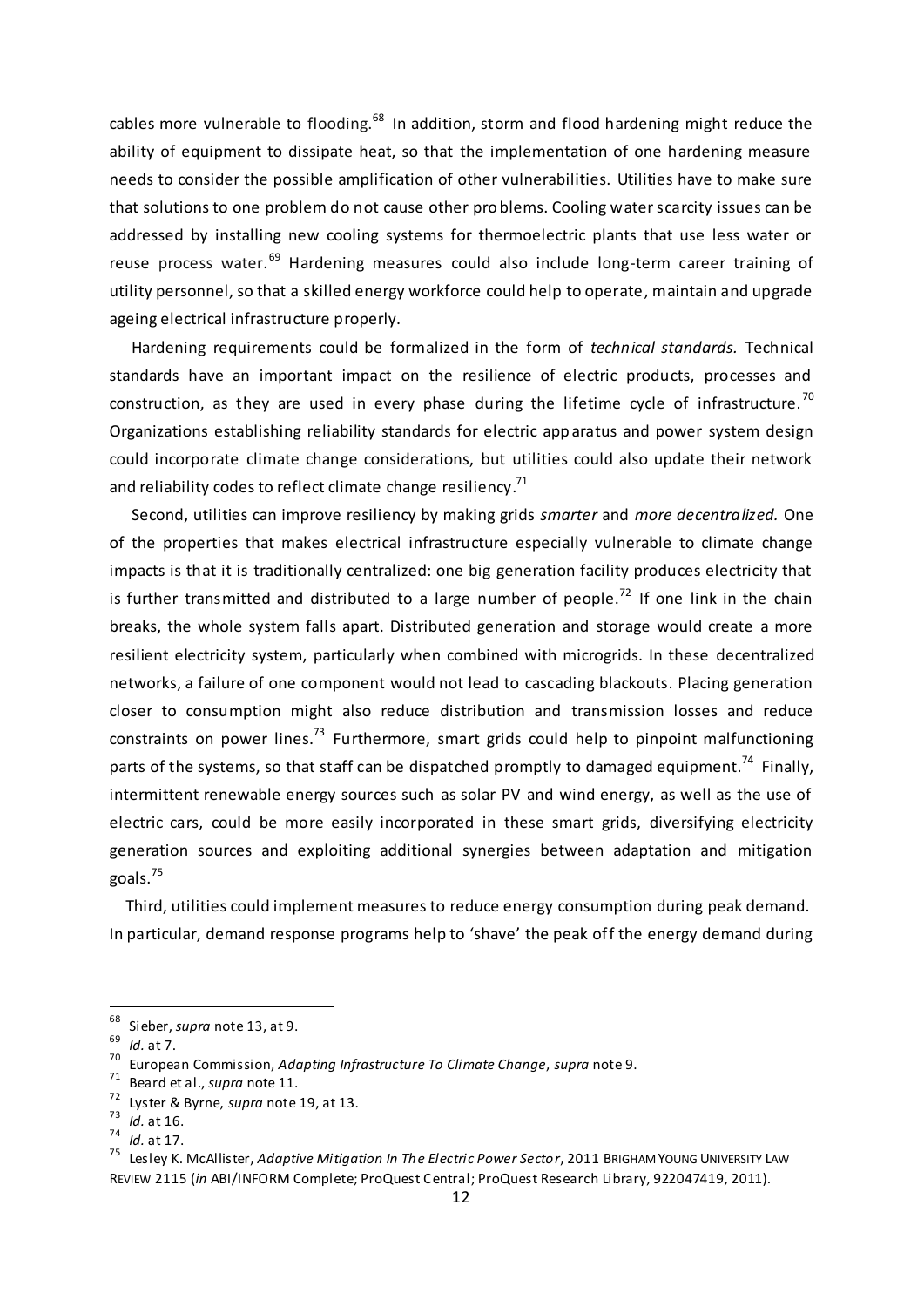heat waves. Demand side management, facilitated by smart grids, could also lead to energy reduction.

Fourth, utilities could facilitate additional generating or transmission capacity in order to prevent blackouts during peak demand.<sup>76</sup> For example, the implementation of solar powered cooling and distributed cooling could help to provide additional energy for air conditioning during summer periods.<sup>77</sup> Temporary capacity increases could also be achieved by changing water management practices to secure hydroelectricity production during critical periods.<sup>78</sup> New generation facilities might also be based on fossil fuels, but this would be at odds with climate change mitigation goals.

Finally, utilities could prepare emergency response plans with future climate change in mind. Temporary, mobile substations could be installed which co uld be deployed in case of emergency.<sup>79</sup> Employees trained to understand climate risks could be more able to restore service in a timely manner after a storm hits. Moreover, early warning systems that link information about the physical climate system with the energy system could be established, which would communicate anticipated blackouts or brownouts to the general public, response agencies and other utilities.<sup>80</sup>

#### <span id="page-13-0"></span>*3.3 Local Governments*

**-**

As noted in section 2.6, urban areas pose special challenges for electrical infrastructure. Municipalities therefore play an important role in implementing climate change resilience. This is evidenced by multiple initiatives that seek to strengthen local climate resilience.<sup>81</sup> Many cities around the world have already developed local adaptation strategies. Local governments have multiple tools to improve climate change resilience of electrical infrastructure.

First of all, local governments are often in charge of *spatial planning.* Zoning plans could incorporate certain elevation requirements when building or rebuilding infrastructure. They could prevent the construction of electrical facilities in flood-prone areas, and could even potentially require older infrastructure to relocate to safer, higher altitude areas.<sup>82</sup> Land-use planning can also include zoning provisions to mitigate the urban heat island effect, for instance

http://www.durbanadaptationcharter.org/about.

<sup>76</sup> James E. Neumann & Jason C. Price, *Adapting To Climate Change. The Public Policy Response* Jun. 2009 23.

<sup>77</sup> European Commission, *Impact Assessment - Part 2. Accompanying The Document: An EU Strategy On* 

*Adaptation To Climate Change*, SWD(2013) 132 final 27 Apr. 16, 2013. <sup>78</sup> *Id.*

<sup>79</sup> The City of New York, *PlaNYC: A Stronger, More Resilient New York. Chapter 6: Utilities*, *supra* note 33, at 127.

<sup>80</sup> Michael Kintner-Meyer & Ian Kraucunas, *The Growing Footprint Of Climate Change;Can Systems Built Today Cope With Tomorrow's Weather Extremes?*, PUBLIC UTILITIES FORTNIGHTLY, Jul. 2013.

<sup>&</sup>lt;sup>81</sup> C40 Cities: Climate Leadership Group, http://www.c40cities.org/; World Mayors Council on Climate Change, http://www.worldmayorscouncil.org/; Durban Adaptation Charter,

<sup>82</sup> European Commission, *Impact Assessment - Part 1. Accompanying The Document: An EU Strategy On Adaptation To Climate Change*, SWD(2013) 132 38–39 Apr. 16, 2013.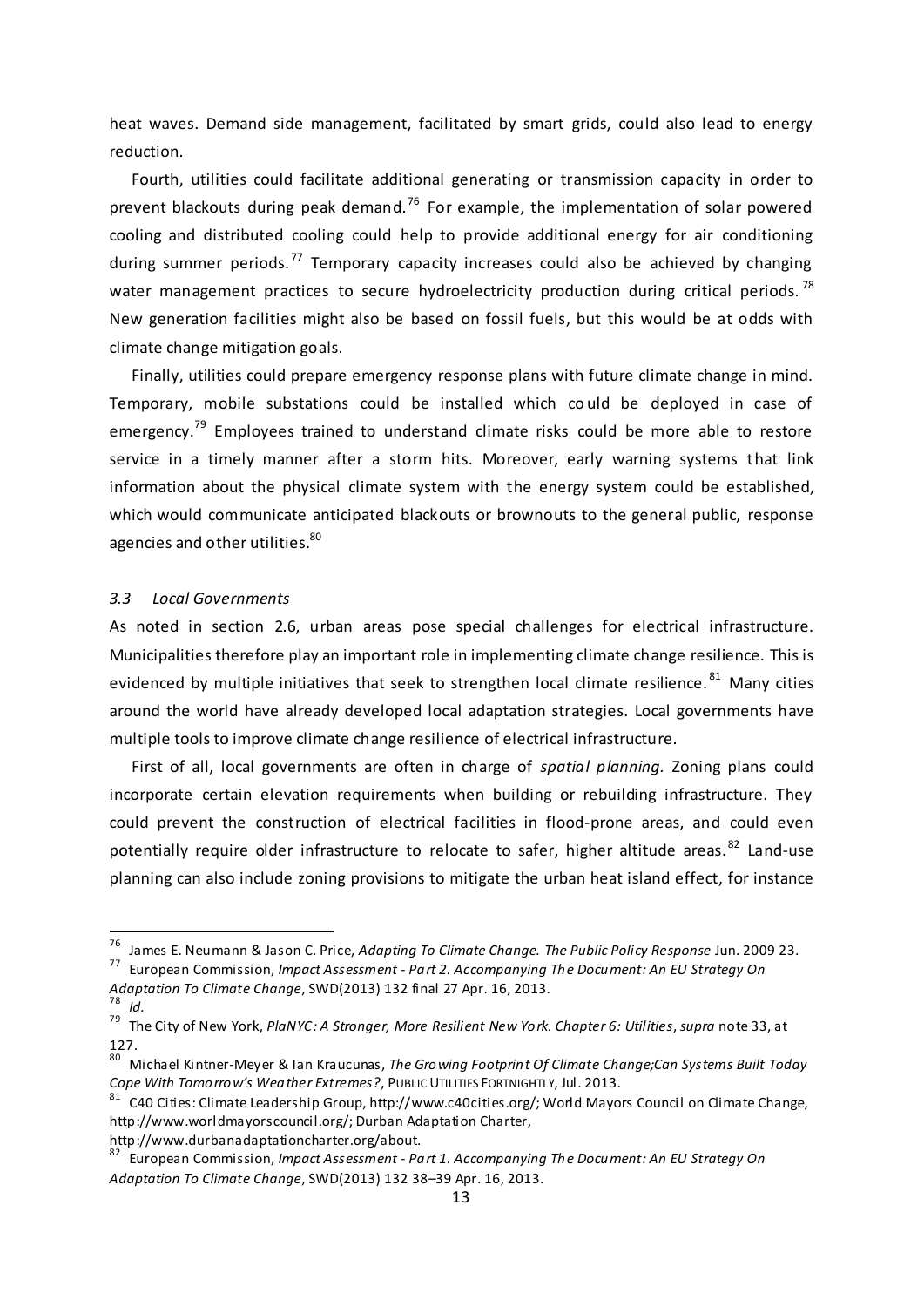by incorporating green infrastructure.<sup>83</sup>

Second, local governments are often responsible for *building regulations.* Flood resiliency can be improved by adjusting building standards, for instance by requiring electric equipment to be elevated or to use flood-resilient materials.<sup>84</sup> Especially in high-rise buildings, equipment is often responsible for delivering electricity to a great number of people, but placed in basements where they are vulnerable to flooding. Critical facilities such as hospitals could also be required to install backup generators. Furthermore, building regulations can help to reduce energy consumption, which would help to moderate the peak demand during heat waves. Energy reduction can be achieved through energy conservation (e.g. less intensive usage of air conditioners) or energy efficiency (e.g. newer, more efficient air-conditioning systems).<sup>85</sup> The design of buildings is important in reducing energy usage, for instance by improving insulation or using green roofs. 86

Finally, local governments could provide assistance to utilities in the implementation of climate change resilience, for instance by facilitating smart grids and renewable energy.<sup>87</sup> They could also be instrumental in organizing effective emergency response plans.

# <span id="page-14-0"></span>*3.4 Supralocal Governments*

 $\overline{a}$ 

Supralocal governments – such as countries, states or provinces – often have broad legislative powers, which could indirectly facilitate the implementation of climate change resilience. Electricity laws could facilitate smart grids, renewable energy and energy efficiency, while building laws could promote flood-resiliency of electric equipment. Moreover, supralocal adaptation strategies could create awareness for climate change impacts on the electricity sector, promote infrastructure resilience and fund research on climate change vulnerabilities.

Besides these indirect powers, supralocal governments are often more directly involved in providing general protection against flooding that could prevent storm surges from damaging electricity infrastructure. Protection can utilize man-made structures such as dykes, but natural areas could also act as buffers to mitigate the impacts of storms and floods. Ecosystem based approaches include afforestation, extending sand banks and limiting soil sealing. Such green infrastructure solutions could be cheaper than purely technical protection and include other

<sup>83</sup> European Commission, *Adapting Infrastructure To Climate Change*, *supra* note 9, at 16; Brian Stone & John M. Norman, *Land Use Planning And Surface Heat Island Formation*, 40 ATMOSPHERIC ENVIRONMENT 3561 (2006).

<sup>84</sup> FloodProBE, *Technologies For Flood Protection Of The Built Environment*, *supra* note 60, at 96.

 $85$  Energy reduction strategies often also have the co-benefit of contributing to climate change mitigation goals, as energy production is closely associated with greenhouse gas emissions: McAllister, *supra* note 75; nonetheless, energy rebound effects need to be considered, as indirect energy use effects often undo some of the energy reductions seemingly achieved: Jeroen C.J.M. Bergh, *Energy Conservation More Effective With Rebound Policy*, 48 ENVIRONMENTAL AND RESOURCE ECONOMICS 43 (2010).

<sup>86</sup> Hammer et al., *Responding To Climate Change In New York State: The ClimAID Integrated Assessment Fo r Effective Climate Change Adaptation In New York State: Chapter 8 Energy*, *supra* note 7, at 279.

<sup>87</sup> Hammer et al., *Climate Change And Urban Energy Systems*, *supra* note 18, at 89.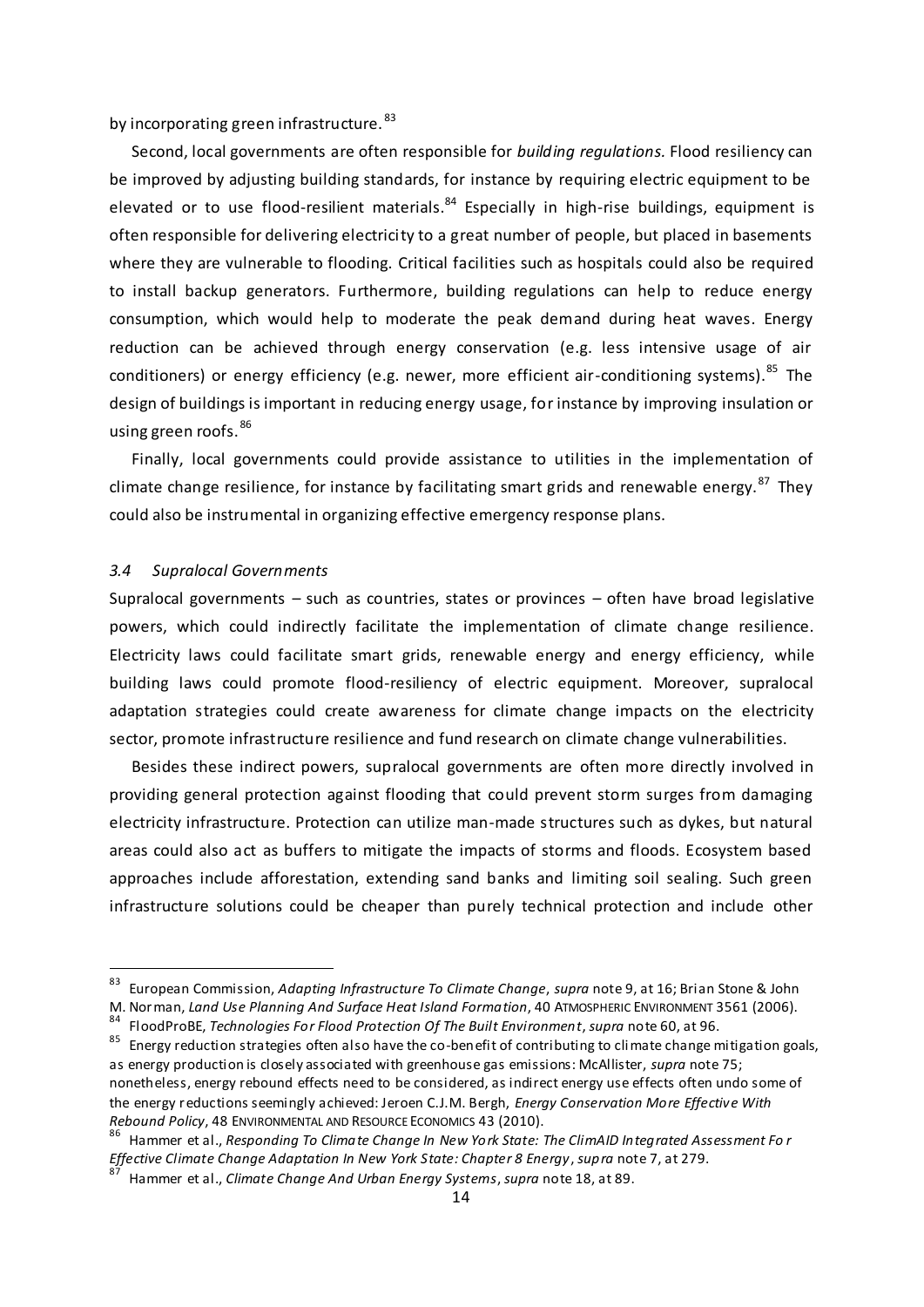co-benefits generated by healthy ecosystems.<sup>88</sup> Therefore it is important that these options are considered in resiliency planning.

Supralocal governments often also have spatial planning powers on larger scales. This is important in particular for the planning of high-voltage transmission infrastructure. Supralocal spatial planning can be used similarly to local spatial planning, by including elevation requirements and obliging the construction of electrical facilities in safer, higher altitude areas.

# <span id="page-15-0"></span>**4 Policy Integration of Climate Change Adaptation**

#### <span id="page-15-1"></span>*4.1 Introduction*

Sections 2 and 3 have established what are the main climate change impacts on electricity infrastructure and who are the main actors and their roles in climate change adaptation. In this section, I present a policy framework to incorporate these observations. First, section 4.2 examines the role of uncertainty in electricity sector planning for future climate change. Then, the main instruments to enact climate resilience in the electricity sector are discussed: electrical climate change impact assessments and electrical climate change adaptation plans (section 4.3 and section 4.4). Section 4.5 briefly mentions how this process could be supported by legislation.

#### <span id="page-15-2"></span>*4.2 Role of Uncertainty*

Uncertainty about future climate change in electrical sector planning revolves around two issues, namely the timing and extent of climate change.

The timing of climate change determines if current decisions on capital investments and replacement need to incorporate the climatic situation at the end of the useful life of infrastructure.<sup>89</sup> If extreme weather changes are projected to occur on a timescale slower than the lifetime of infrastructure, the power system will be able to adapt by designing expansion and equipment according to the current weather extremes.<sup>90</sup> On the contrary, if climatic changes are projected to occur rapidly, planning decisions need to be made keeping future climate in mind. For instance, power plants must then be sited based not only on current flood maps, but also on maps depicting expected future flood levels including the effects of climate change.<sup>91</sup>

The extent of climate change impacts determines to what degree adaptive action is warranted. A key question is "whether climate change will require a significant shift in energy planning or will remain a small demand driver relative to population and economic growth, and other factors." 92

<sup>88</sup> European Commission, *Adapting Infrastructure To Climate Change*, *supra* note 9, at 16.

 $89$  Kelly Harrington-Andrejasich, Con Edison infrastructure plan needs work, groups say (Jun. 4, 2013), http://www.snl.com/Interactivex/article.aspx?CdId=A-17879657-10277.

<sup>90</sup> Beard et al., *supra* note 11, at 3.

<sup>91</sup> Harrington-Andrejasich, Con Edison infrastructure plan needs work, groups say, *supra* note 89.

<sup>92</sup> Hammer et al., *Responding To Climate Change In New York State: The ClimAID Integrated Assessment For*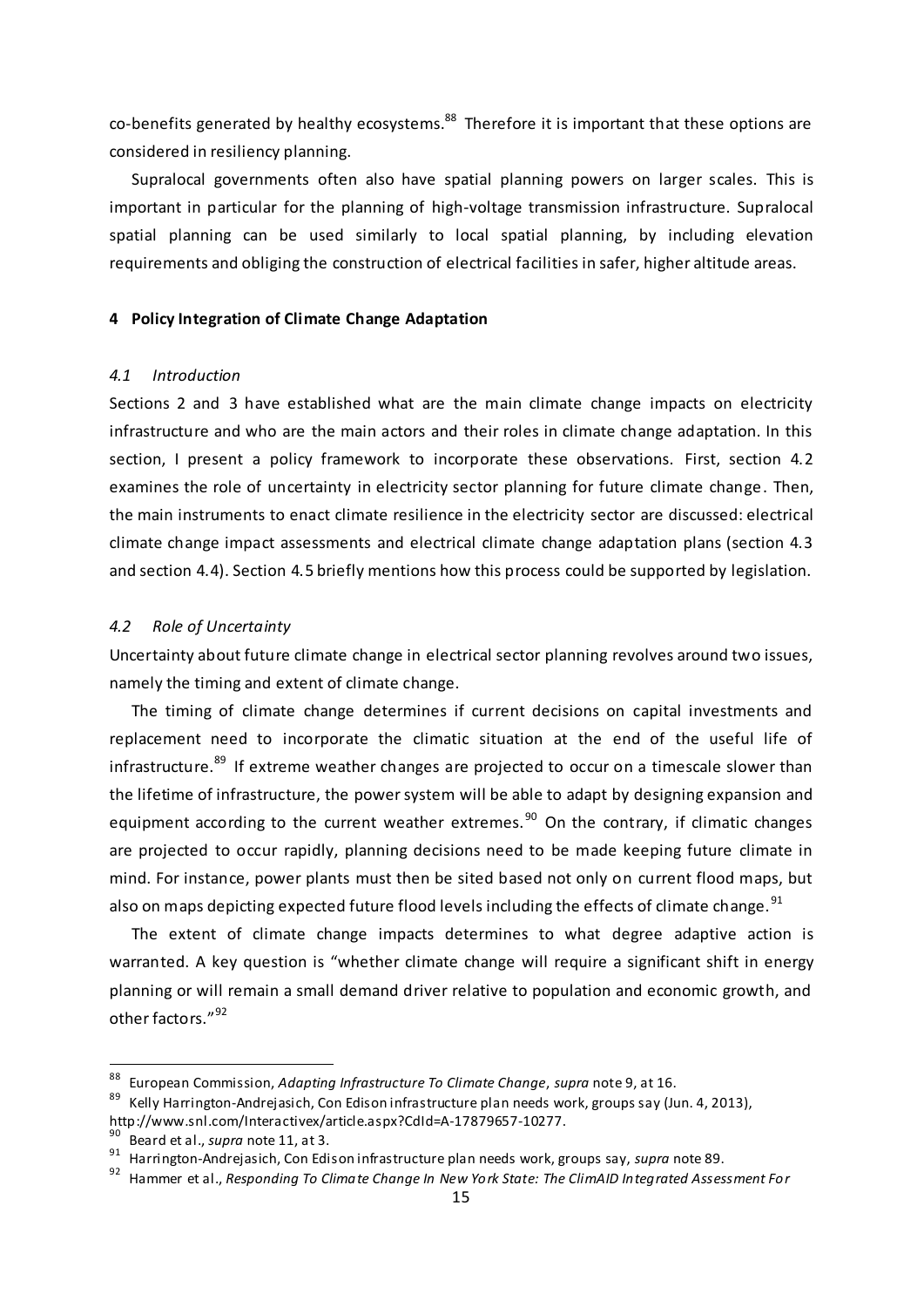Both types of uncertainty make it complicated to base investments on future climate projections.<sup>93</sup> I am not arguing here that the impact of climate change will always be considerable compared to other factors and that measures should be taken regardless of the uncertainty involved. On the contrary, climate change adaptation should take regional circumstances into account, which means that in some regions the conclusion could be that no adaptive action is necessary. However, what is important is that future climate risks and uncertainties are actually *assessed*, since the lifetime of electrical infrastructure is often long, "15−40 years for power plants and 40−75 years for transmission lines."<sup>94</sup> This means that electrical infrastructure should be able to cope with future climatic circumstances. What is vital then, is that an informed decision is made based on an *electrical climate change impact assessment.*

#### <span id="page-16-0"></span>*4.3 Electrical Climate Change Impact Assessment*

I

An electrical climate change impact assessment is an assessment that investigates the possible impacts of future climate change on electricity infrastructure. <sup>95</sup> This assessment should be based on the best available data suited to the particular geographic area. I would argue that utilities (or a cooperation of utilities) should have primary responsibility for carrying out this assessment for their own assets. These could be stand-alone investigations, such as the initial climate risk assessments carried out by utilities in the United Kingdom.  $96$  Utilities could also incorporate these assessments into regular reports on infrastructure reliability and investments.<sup>97</sup> This could help to evaluate the impact of climate change against other drivers of infrastructure investment, such as the incorporation of renewable energy and socio-economic developments. 98

Nonetheless, the utility might not have the climate-related knowledge to carry out the vulnerability study alone. Cooperation with weather agencies or environmental departments in the government could prove useful here to fill this knowledge gap. Alternatively, data on climate impacts, such as future flooding maps, could be made available in publicly accessible databases.

*Effective Climate Change Adaptation In New York State: Chapter 8 Energy*, *supra* note 7, at 271.

<sup>93</sup> European Commission, *Adapting Infrastructure To Climate Change*, *supra* note 9, at 6.

<sup>94</sup> Ebinger & Vergara, *supra* note 4, at xxi. According to EURELECTRIC, "new power stations typically have a life of up to 50 years and beyond." EURELECTRIC, *supra* note 5.

<sup>&</sup>lt;sup>95</sup> See also: Michael B. Gerrard, Post-Hearing Brief Of The Columbia Center For Climate Change Law In State Of New York Public Service Comission Case No. 13-E-0030 (2013); Schaeffer et al., *supra* note 6; Rabindra Nepal & Tooraj Jamasb, *Security Of European Electricity Systems*, INTERNATIONAL JOURNAL OF CRITICAL INFRASTRUCTURE PROTECTION (2013).

<sup>96</sup> Department for Environment, Food and Rural Affairs, *Adapting To Climate Change: Helping Key Sectors To Adapt To Climate Change* Mar. 2012.

<sup>97</sup> For example, see: National Grid, *Climate Change Adaptation Report* Sept. 2010 21; cf. Keogh & Cody, *supra* note 64, at 9.

<sup>98</sup> Frans Berkhout et al., *Socio-Economic Futures In Climate Change Impact Assessment*, 12 GLOBAL ENVIRONMENTAL CHANGE 83 (2002).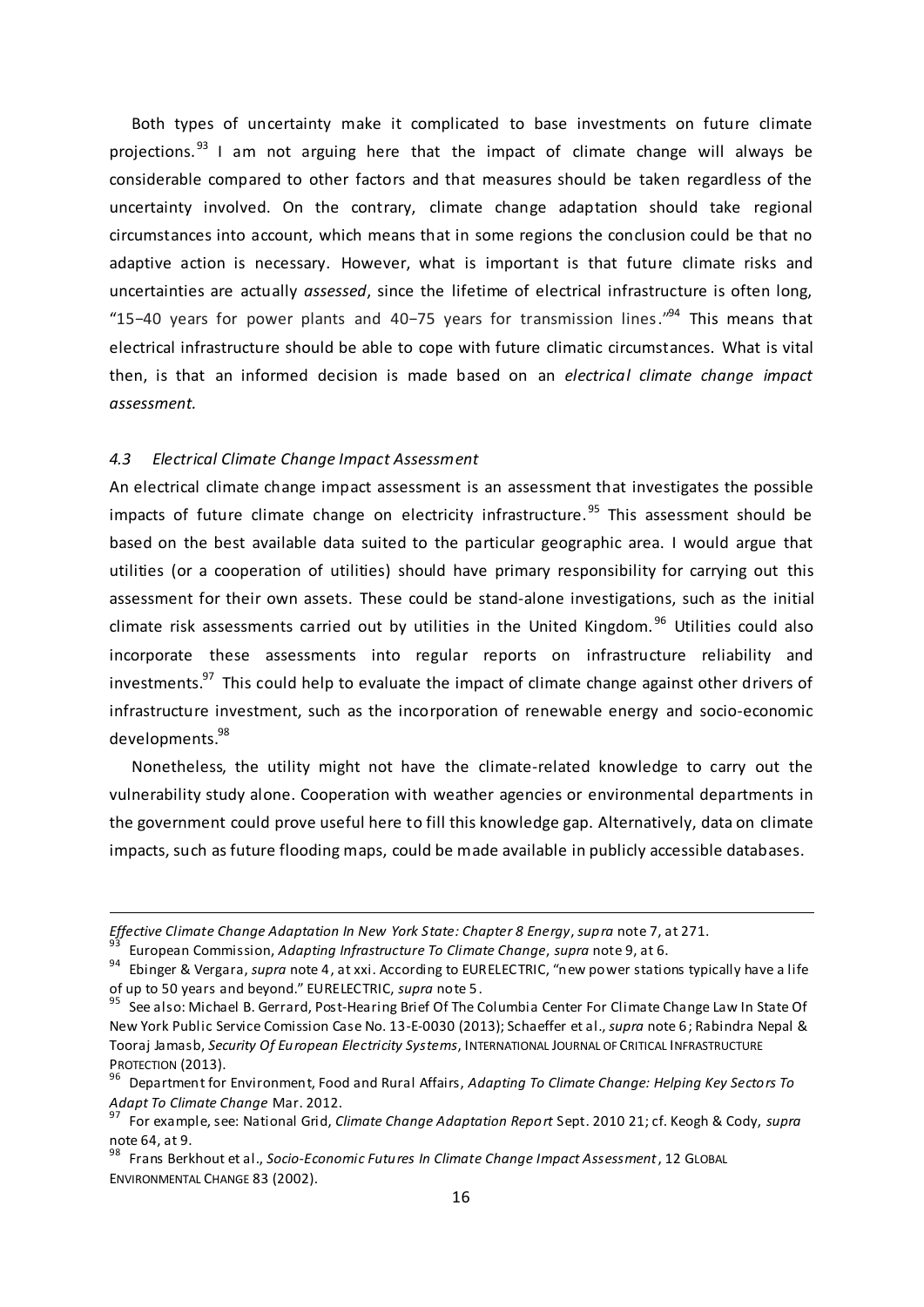## <span id="page-17-0"></span>*4.4 Electrical Climate Change Adaptation Plan*

If certain vulnerabilities are identified, electrical climate change adaptation plans might be formulated to address the existing weaknesses in the electricity infrastructure. At this point, all the actors identified in section 3 should be included in the planning process. Adaptation plans could be made at multiple scales. National utilities that operate the transmission infrastructure might work together with supralocal governments, while regional utilities that operate distribution infrastructure would additionally focus on local governments. Furthermore, utility regulators should be involved as they might need to approve the recuperation of the utility's investments in climate resiliency. An adaptation plan should evaluate which measures would be most suitable for the specific region.

A collaborative process facilitates the selection of the most sustainable and cost-efficient solutions. Given the wide range of actors involved, measures could range from hardening electric equipment to implementing green infrastructure, and from rolling out smart grids to updating building codes. Moreover, a cooperative process provides widespread support among actors, which might ease the challenge of obtaining funding for resiliency measures, either through electricity rate increases, governmental support or private investments.<sup>99</sup> Finally, a comprehensive adaptation plan would help to firmly establish the future benefits and the avoided costs of resiliency measures, even if these measures do not pay dividends right away.

One example of a collaborative process is the Collaborative in the 2014 rate case procedure in New York City.<sup>100</sup> Con Edison, the biggest utility in New York City, applied for a \$1 billion investment in storm hardening measures to reinforce its electrical system after Hurricane Sandy. On the initiative of the New York State Department of Public Service Staff, a Collaborative was formed comprised of parties to the rate case, including the utility, state and local governments and NGOs. This Collaborative addressed climate change impacts on the utility's infrastructure, design standards and resiliency strategies.<sup>101</sup>

Finally, evaluating the implementation and success of an electric climate change adaptation plan is no easy task, since some of the events that it prepares for do not occur frequently. $^{102}$ Certain indicators could be developed in order to monitor the climate vulnerability and resiliency of electricity infrastructure. 103

<sup>99</sup> European Commission, *Adapting Infrastructure To Climate Change*, *supra* note 9, at 25; Christopher Kennedy & Jan Corfee-Morlot, *Mobilising Investment In Low Carbon, Climate Resilient Infrastructure* (2012).

<sup>100</sup> Consolidated Edison Company of New York Inc., *supra* note 65.<br>101 LM

 $\frac{101}{102}$  *Id.* 

<sup>102</sup> European Commission, *An EU Strategy On Adaptation To Climate Change*, COM/2013/0216 final Apr. 16,  $2013.$ <sub>103</sub>

Axel Michaelowa et al., *Use Of Indicators To Improve Communication On Energy Systems Vulnerability*, *Resilience And Adaptation To Climate Change*, *in* MANAGEMENT OF WEATHER AND CLIMATE RISK IN THE ENERGY INDUSTRY 69 (Springer 2010); Keogh & Cody, *supra* note 64, at 10.